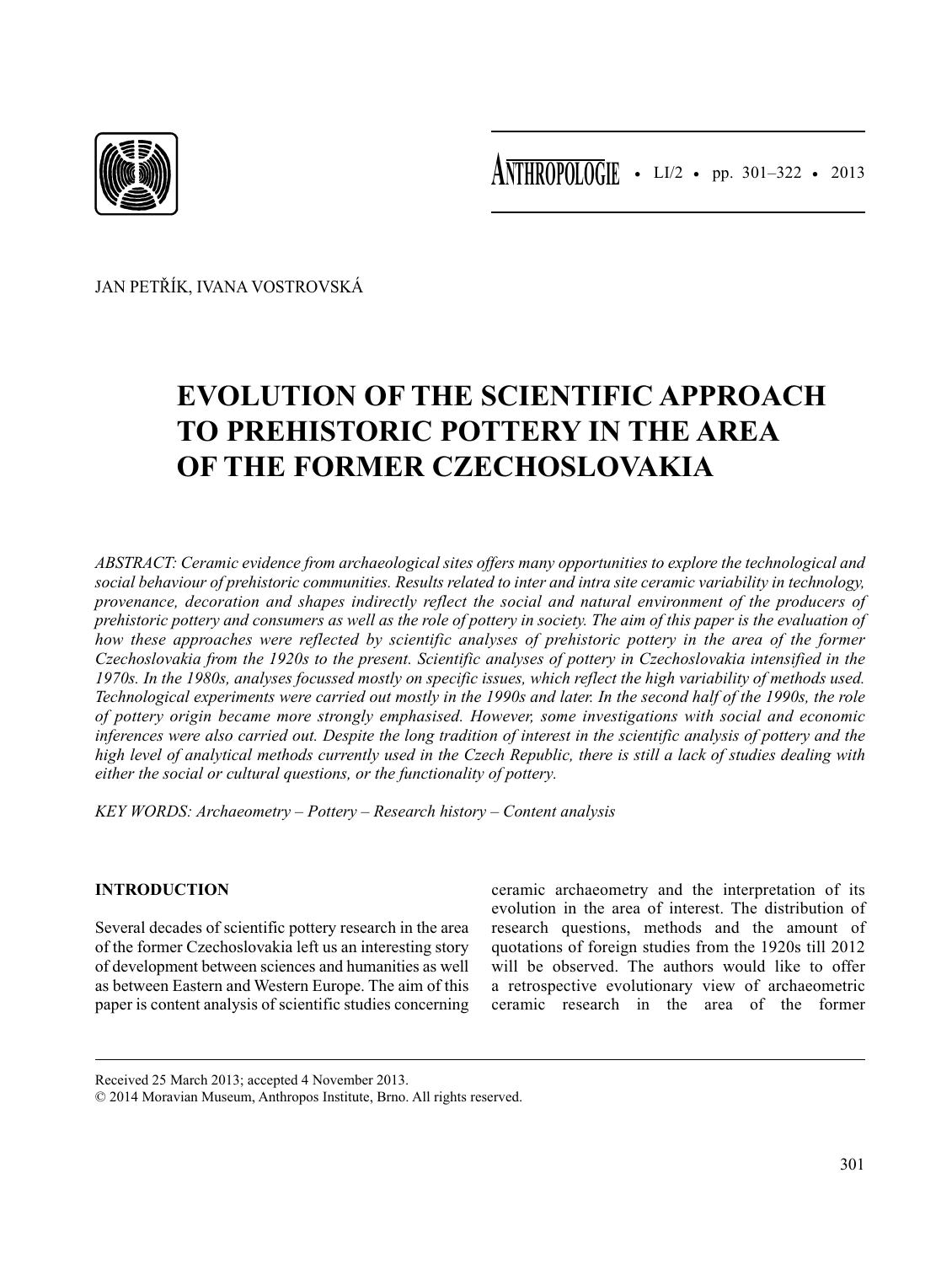Czechoslovakia, which is based on real data procured by literature search and analysis of many papers, books and reports. Such analysis of publications in time could reveal generally well known facts as well as hidden trends. Investigation topics are divided into several categories, whose evolution is observed over several decades. In the closing discussion the procured results will be explained in the light of contemporary theoretical discourse and the political situation will be discussed.

Another theme is the regional specifications of research evolution compared to Anglo-Saxon journal papers. The comparison is based on the  $50<sup>th</sup>$  volume of the journal, Archaeometry, especially where the review of evolution of similar topics was published (Shackley 2008, Tite 2008). The definition of the trends is not possible without probing into the contemporary political context in the second half of the  $20<sup>th</sup>$  century in Czechoslovakia. In these times the country endures some of political and social shifts, the effects of which on researchers in archaeology cannot be overlooked, as described e.g. Neustupný (Kuna 2012: 10).

In accordance with the aims of this paper, social and cultural topics in archaeometric investigations, *chaîne opératoire* approach and the use or function of pottery are mostly discussed. The paper observes the application of several archaeometric methods used in Palaeolithic to Hallstat pottery and in particular the role of ceramic petrography, chemical analyses and experiments.

## **METHOD AND DATASET**

The method employed is a simplified content analysis. One of the most frequent uses of the content analysis is to study changing trends in a theoretical context and methodological approaches by content analysing the journal articles of the discipline (Dvořáková 2010). Content analysis has its limitations. What it does not tell us is anything about the causal connections between variables under study (Devi Prasad 2008). Relative objectivity and the validity of the data are advantages of the chosen method.

The dataset was collected through background research of Czechoslovak, Czech and Slovak scientific studies in available journals, proceedings and monographs (*Appendix 1*). Studies that pursued macroscopic descriptions in sense of shape typology or chronology without research questions were excluded. In view of the fact that studies were published in a variety of different ways, it is not possible, even with such accurate background research, to seriously record

all published studies. Nevertheless, we assume that most published studies were included and that the results should not be misleading. Also, we could not eliminate the human impact on the data collection.

We recorded the following research questions: provenance (RQ1), technology (RQ2; any single step in the production), *chaîne opératoire* approach (RQ3; more connected steps in the production), function (RQ4; purpose and usage of the pottery), methods (RQ5; methodological approach) and research with cultural or social questions as well as palaeoeconomy (RQ6). The used methods are divided into 10 groups: microscopic description (M1), macroscopic description (M2), chemical analyses (M3; classical or any instrumental spectroscopic method), X-ray diffraction (M4), thermal analyses (M5; DTA, TA, etc.), experiments (M6), dating methods (M7), palaeodermatoglyphic analyses (M8; fingerprints preserved on ceramics), physical parameters observation (M9; e.g. permeability, magnetic susceptibility, etc.) and methods for observation of inner structure (M10; X-ray photography and computed tomography scan). The third recorded parameter is frequency of references to foreign sources (0–25%, 25–50%, 50–75% and 75–100%). For data evaluations, contingent tables and bar plots were used.

## **RESULTS**

### **General summary**

In this investigation, a dataset with about 140 references in a range of 86 years (1926–2012) was analysed with the main part of the recorded data beginning in the 1950s. All results are illustrated by bar plots, except the first decade 1920–1929, when only one

TABLE 1. Number of studies published in decades between 1920 and 2012.

| Decade        | Number<br>of studies |
|---------------|----------------------|
| 1920-1929     | 1                    |
| 1950-1959     | 5                    |
| 1960-1969     | 10                   |
| 1970-1979     | 18                   |
| 1980-1989     | 22                   |
| 1990-1999     | 18                   |
| 2000-2009     | 50                   |
| $2010 - 2012$ | 16                   |
| Total         | 140                  |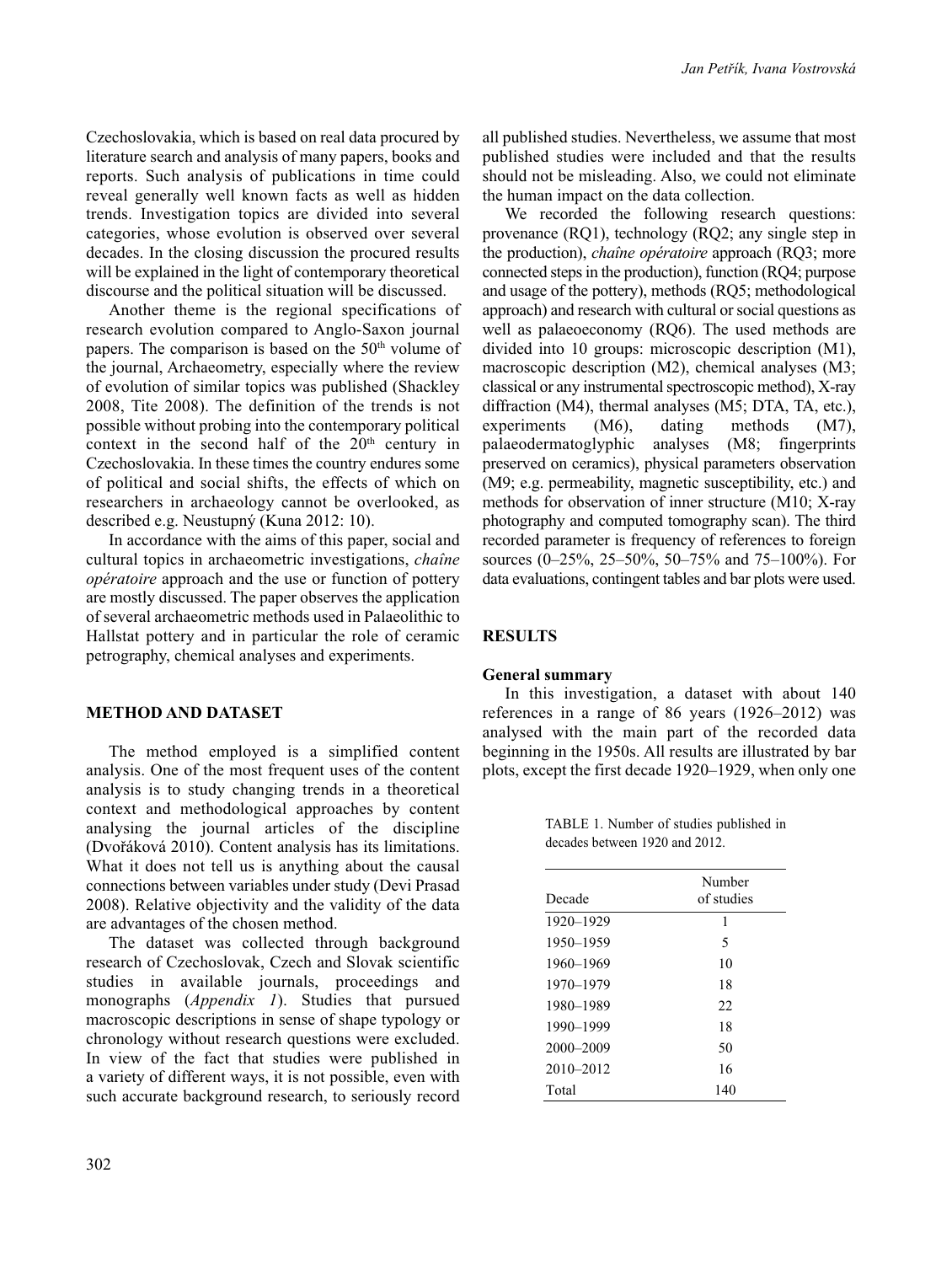

FIGURE 1. Number of studies published in decades between 1920 and 2012.



RQ1 RQ2 RQ3 RQ4 RQ5 RQ6

FIGURE 2. Frequency of research questions (RQ) in decades between 1950 and 2012 (for description see *Table 2*).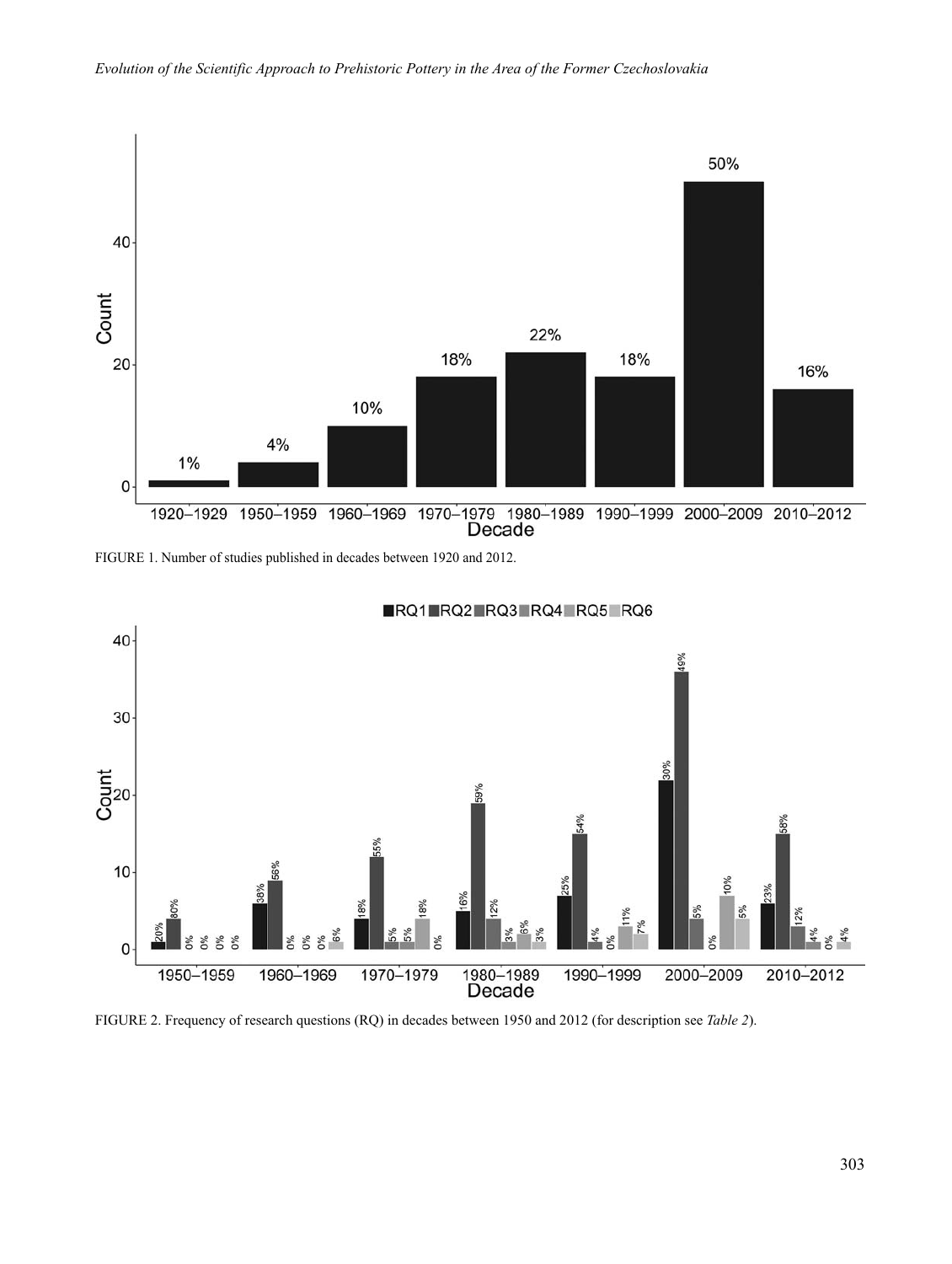| Decade    | RQ1 | RQ2 | RQ3 | RQ4 | RQ5                           | RO6            |
|-----------|-----|-----|-----|-----|-------------------------------|----------------|
| 1920-1929 | 0   |     | 0   | 0   | 0                             | 0              |
| 1950-1959 |     | 4   | 0   | 0   | 0                             | 0              |
| 1960-1969 | 6   | 9   | 0   | 0   | 0                             |                |
| 1970-1979 | 4   | 12  | 1   | 1   | 4                             | 0              |
| 1980-1989 | 5   | 19  | 4   |     | $\mathfrak{D}_{\mathfrak{p}}$ |                |
| 1990-1999 | 7   | 15  | 1   | 0   | 3                             | $\mathfrak{D}$ |
| 2000-2009 | 22  | 36  | 4   | 0   |                               | 4              |
| 2010-2012 | 6   | 15  | 3   | 1   | 0                             |                |
| Total     | 51  | 111 | 13  | 3   | 16                            | Q              |

TABLE 4. Quotation of foreign studies in decades between 1920 and 2012.

| Decade    | $0 - 25%$ | $25 - 50\%$    |              | $50 - 75\%$ $75 - 100\%$ |
|-----------|-----------|----------------|--------------|--------------------------|
| 1920-1929 |           | 0              | $\mathbf{0}$ | 0                        |
| 1950-1959 | 4         |                | $\mathbf{0}$ | 0                        |
| 1960-1969 | 6         |                |              | $\mathfrak{D}$           |
| 1970-1979 | 8         | 3              | 3            | 4                        |
| 1980-1989 | 10        | 4              | 3            | 4                        |
| 1990-1999 | 10        | $\mathfrak{D}$ |              | 5                        |
| 2000-2009 | 31        | 7              | 9            | 4                        |
| 2010-2012 | 5         |                | 7            | 3                        |
| Total     | 75        | 19             | 24           | 22                       |

TABLE 2. Frequency of research questions (RQ) in decades between 1920 and 2012.

RQ1, provenance; RQ2, technology of production; RQ3, *chaîne* 

*opératoire* approach; RQ4, function; RQ5, research methodology;

RQ6, cultural and social questions.

TABLE 3. Frequency of applied methods (M) in decades between 1920 and 2012.

| Decade    | M1       | M <sub>2</sub> | M <sub>3</sub> | M4             | M <sub>5</sub> | M <sub>6</sub> | M <sub>7</sub> | M <sub>8</sub> | M <sup>9</sup>                | M10          |
|-----------|----------|----------------|----------------|----------------|----------------|----------------|----------------|----------------|-------------------------------|--------------|
| 1920-1929 | $\theta$ |                | $\theta$       | $\theta$       | $\mathbf{0}$   | $\mathbf{0}$   | $\theta$       | $\theta$       | $\theta$                      | $\mathbf{0}$ |
| 1950-1959 |          | 3              |                | $\Omega$       | $\bf{0}$       |                | $\Omega$       | $\Omega$       | $\Omega$                      | 0            |
| 1960-1969 |          | 4              | 2              | 3              | $\theta$       | 2              | $\Omega$       | $\theta$       |                               | $\theta$     |
| 1970-1979 | 8        | 6              |                | 7              | 6              | 3              |                | $\Omega$       | 5                             |              |
| 1980-1989 | 7        | 8              | 10             | 8              | 9              | 7              | $\Omega$       |                |                               |              |
| 1990-1999 | 8        | 5              |                | $\overline{4}$ | 6              | 6              | $\theta$       | $\theta$       |                               | $\theta$     |
| 2000-2009 | 29       |                | 6              | 8              | 4              | 9              | $\Omega$       | 4              | 5                             | 3            |
| 2010-2012 | 11       | 4              | 8              | 3              |                | 4              | $\Omega$       |                | $\mathfrak{D}_{\mathfrak{p}}$ |              |
| Total     | 65       | 38             | 41             | 33             | 26             | 32             |                | 6              | 15                            | 6            |

M1, microscopic observation; M2, macroscopic observation; M3, chemical analyses; M4, X-ray diffraction;

M5, thermal analyses; M6, experiment; M7, dating; M8, palaeodermatoglyphic analyses; M9, physical parameters; M10, X-ray photography and CT scan.

paper was published. The general trend in the number of publications per decade is not linear (*Table 1, Figure 1*). The first bar plot clearly shows an increase of published investigations from the 1950s to the 1980s with the most rapid growth in the 1970s. The first peak in published investigations is in the 1980s, followed by a decline in the 1990s. There is a conspicuously rapid increase after the year 2000.

### **Research questions**

Pottery technology was the main field of research throughout the decades including today. Since the 1950s, questions of provenance played an important place (with peaks in the 1960s and in the first decade of the 21st century) (*Table 2, Figure 2*). The biggest variability in research questions is recorded in the 1980s. The peak of social and cultural topics is recorded in the 1990s. Complex approaches to technology or *chaîne opératoire* approach were mostly in the 1980s and then reappeared after 2010. Methodologically focused investigations were predominantly published in the 1970s. Questions oriented towards the function of pottery occurred sporadically in the 1970s, 1980s and after 2010. Last but not least is the occurrence of RQ6 in the 1960s; disappearing in the 1970s and then continuing from the 1980s through to the first decade of the 21<sup>st</sup> century.

## **Methods**

In the 1950s, four main methodological categories were recorded (M1, M3, M4 and M7) (*Table 3, Figure 3*).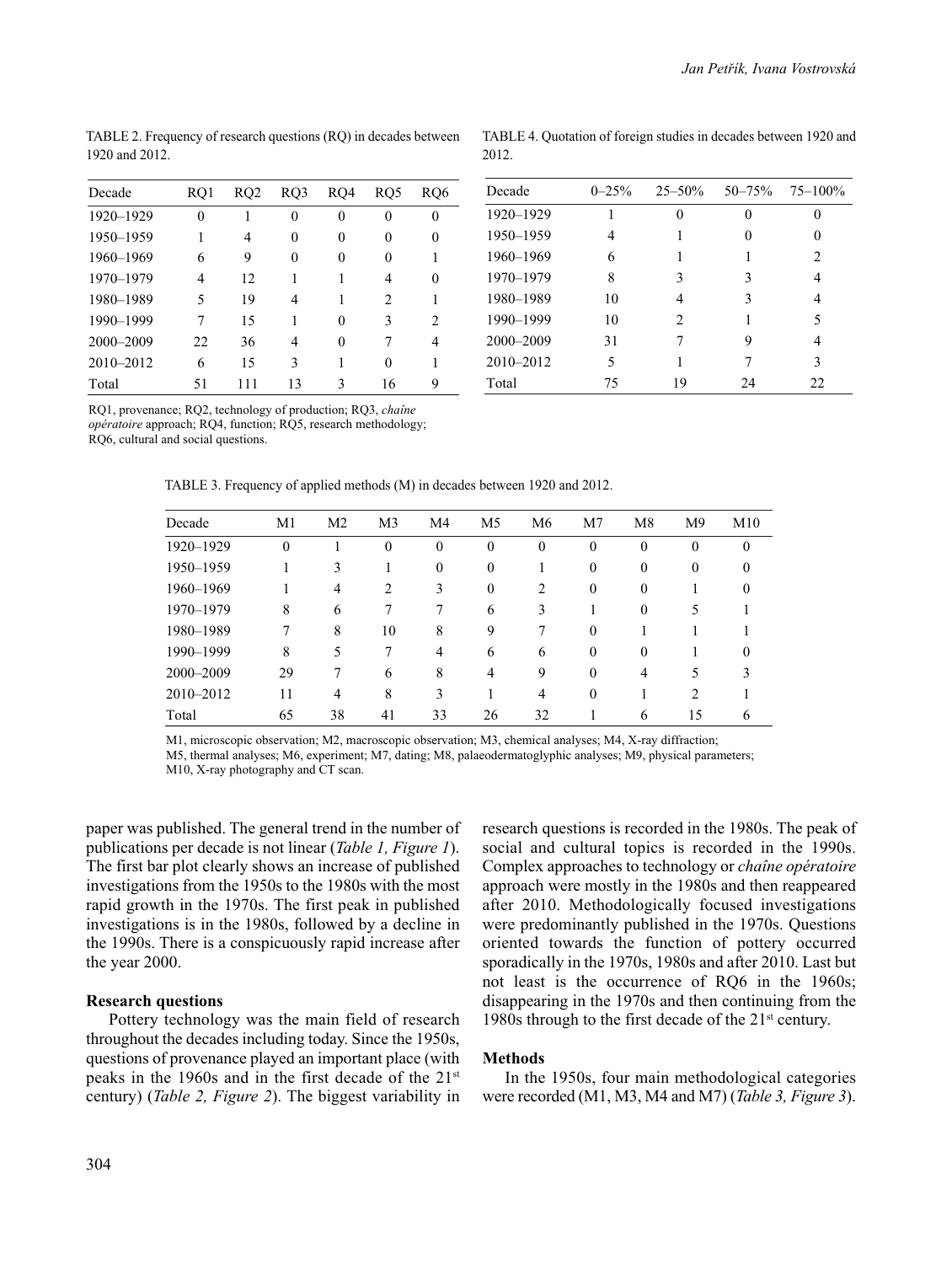

FIGURE 3. Frequency of applied methods (M) in decades between 1950 and 2012 (for description see *Table 3*).



■0-25% 25-50% 50-75% 75-100%

FIGURE 4. Quotation of foreign studies in decades between 1950 and 2012.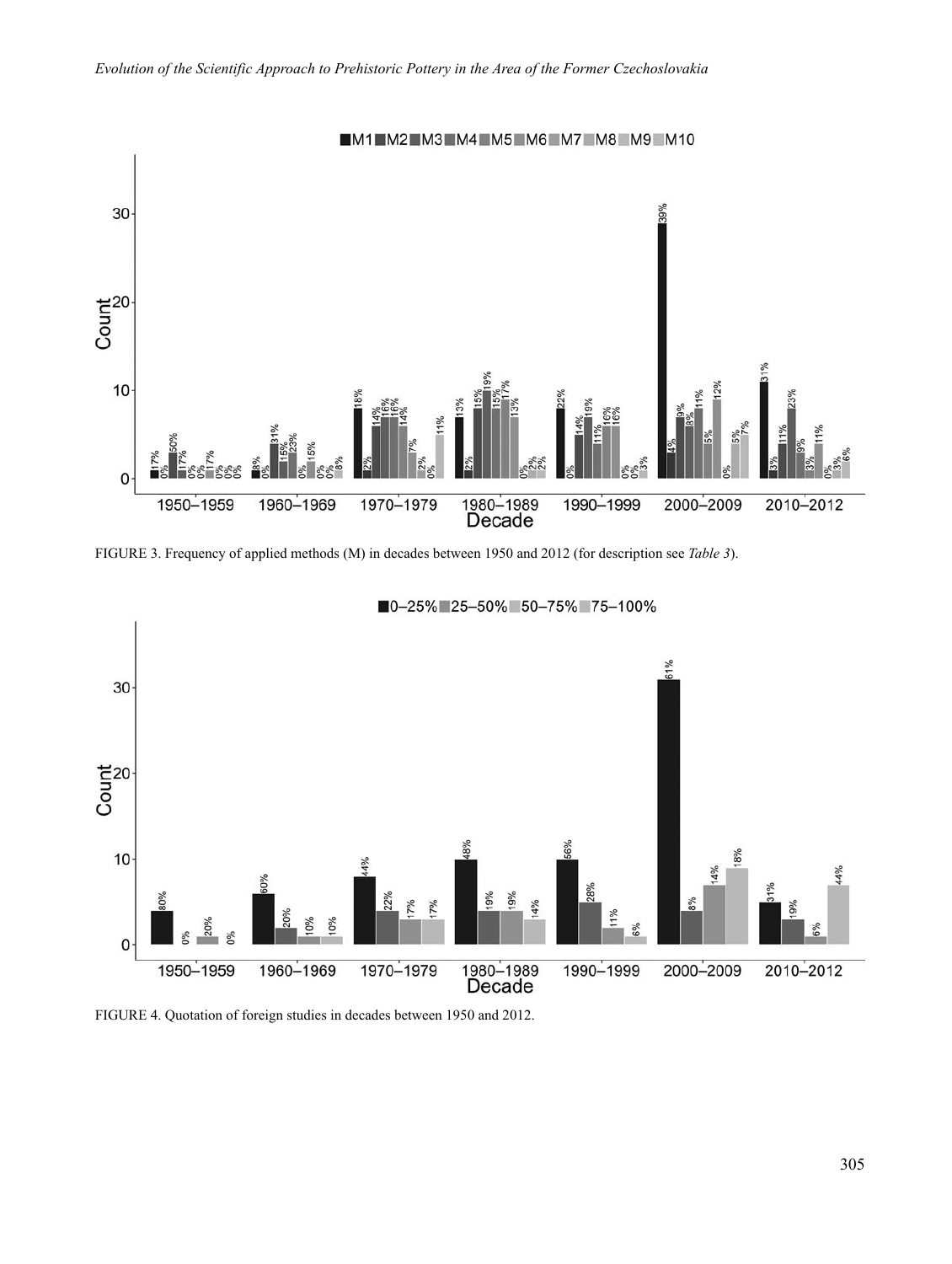The rising methodical diversity in the 1960s and 1970s is to be expected, although the number of methods used stagnated in the 1980s and declined in the 1990s. The level of methodological diversity of the main categories after the year 2000 is mostly the same as in the 1980s.

#### **Quotations of foreign studies**

The first peak of over 50% of papers with references to foreign studies is in the 1970s (*Table 4, Figure 4*) followed by a decline in 1980s. However, the graph shows a striking increase of citation in the range of 75–100% in the 1990s. The highest amount of references to foreign studies occurs after the year 2010.

## **DISCUSSION AND CONCLUSIONS**

## **Temporal overview of the evolution of research questions, the methods used and the referencing of foreign studies**

Quantitative analysis highlights the main trends in the evolution of archaeometric research in the former Czechoslovakia, which may be surprising in some cases even for seasoned researchers. What we discovered was an interesting contradiction between the high variability of research questions in the 1970s and 1980s and a lack of social and cultural questioning in these periods, in comparison with the 1960s and 1990s (*Figure 2*).

It should be noted however that *chaîne opératoire* and the complex production approach were broadly applied in the 1980s, which probably relates to the common application of experimental methods in this period. This challenge to previous approaches was not appreciated as much in other periods, excepting the last few years.

Another subject, which is usually included in archaeometric investigations, is the use and function of pottery (RQ4). This topic is sporadically recorded in documented papers. Comparison with the international journal, Archaeometry, is possible in this case due to Tite (2008) considering such papers in his review. In particular, he mentioned the analysis of organic residues that were implemented in last two decades by Heron and Evershed (e.g. Heron *et al.* 1991), as well as Skibo's article (Skibo 1992), which discusses what can provide evidence of pottery use. An absence of these methods in recorded papers probably relates to its relative expense or an absence of collaboration with suitably equipped laboratories.

The oldest published paper (Stocký 1926) is naturally based mostly on macroscopic and empiric considerations. As we previously mentioned, used methods (especially instrumental methods) were radically diversified in the 1960s and 1970s with the highest diversity in the 1980s (*Figure 3*). Instrumental chemical analyses arrived in the 1960s (e.g. Pelikán 1968), one decade after the US, where neutron activation analyses were tested in the 1950s (Emeleus 1958). In general, chemical analyses were commonly used all the time and mostly for special objectives (e.g. the determination of pigments, or more recently, the identification of adhesives), but usually not for systematic determination of pottery provenance. The major agent in provenance studies was mostly ceramic petrography, which was the most popular in the first decade of the  $21<sup>st</sup>$  century in relation with the peak of provenance studies.

Of particular importance in Czechoslovak ceramic investigation (especially in the 1980s) was the use of technological experimentation, as we mentioned earlier, in relation with the *chaîne opératoire* approach. We suggest that the importance of these methods was unique in those times and partially explains the frequency of technology-related and *chaîne opératoire* papers. Perhaps these topics challenged interest in social and cultural topics and it could possibly be the most significant aspect of ceramic investigation in the last decades of the 20<sup>th</sup> century in the former Czechoslovakia.

Papers with over 50% references to foreign studies are the most numerous in the 1970s and 1980s (*Figure 4*). It is probably connected with the advanced diversity of research questions, used methods and the extension of the petroarchaeology in this decade. Thus we can suppose very good access to foreign archaeological literature despite the political and social conditions in Czechoslovakia. References to foreign studies decreased in the 1990s to first decade of the  $21<sup>st</sup>$  century. But the increase of the 75–100% category is noticeable in this decade and should be attributed to interest in foreign archaeometrists. After this, we see the highest amount of references to foreign studies occurs after the year 2010, which is connected to the follow-up growth in archaeometric studies.

### **Regional specifications and references to the contemporary social and academic environment**

The increase of published investigations from the 1950s to the 1980s with the most rapid growth in the 1970s and 1980s compared with the low number of cultural and social related topics leads us to two main hypotheses. It could be a result of the political and social environment in Czechoslovakia, where there were brusque changes of local circumstances. The second reason could be the influence of world research trends.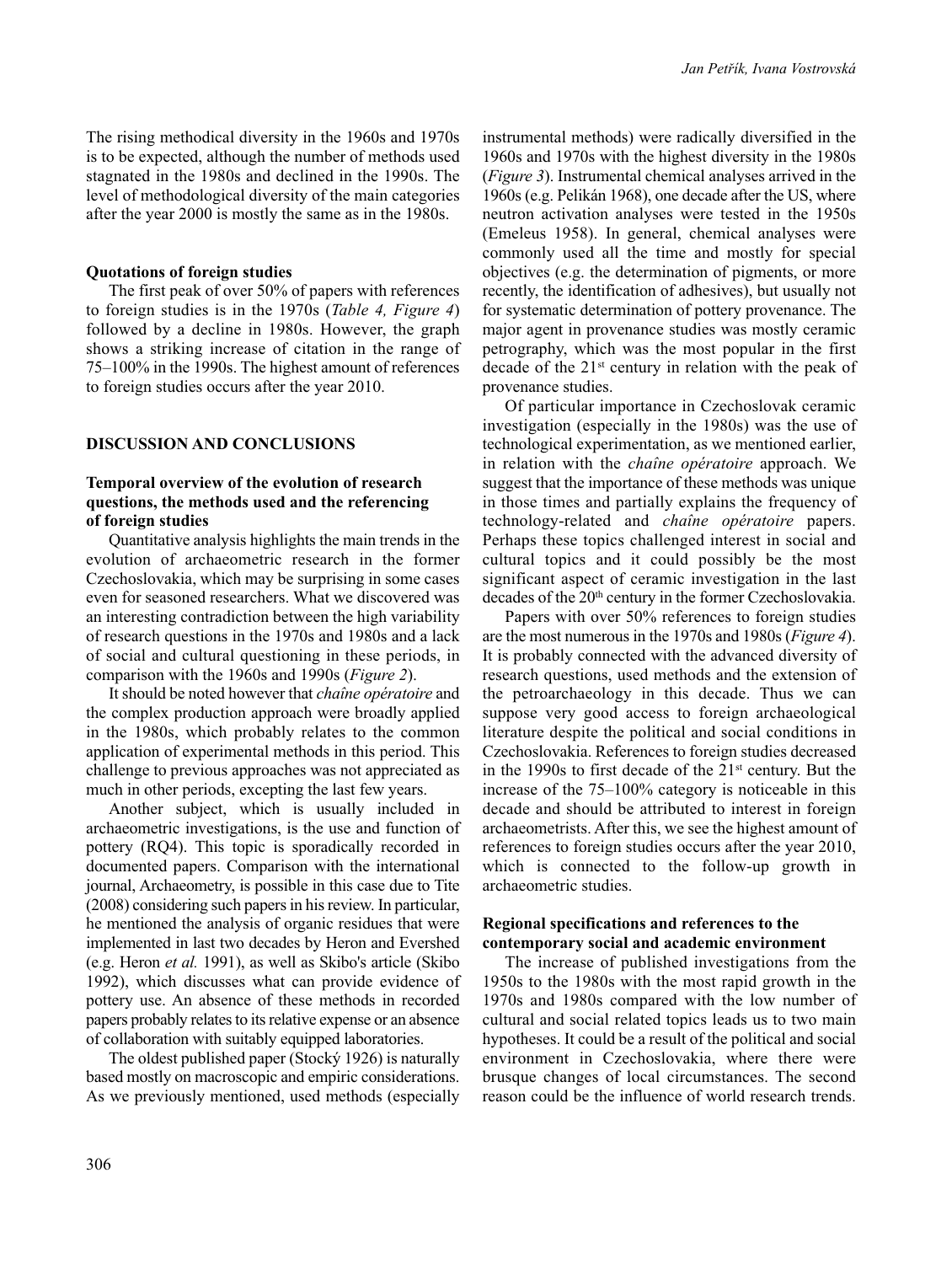The rise of processual paradigm could affect research questions and number of scientific methods used from the 1960s. However that influence is not so clear, because there was no interest in palaeoeconomy and related topics. The question is the reflection of the processual paradigm in the former Czechoslovakia itself. Classical typological methodology was criticised, but not deprecated. The main feature was the necessity of enrichment and absorption of new methodological categories, where the breakout was taking advantage of natural sciences (Neustupný 1969). Also several pioneering works were completed in the field of databases, statistics or information theory. But other processual thoughts were not adopted and archaeologists were generally mostly focused on relative chronology, despite the fact that there were other more interesting questions, especially social-anthropological questions, e.g. society, function or meaning (Neustupný 1976).

To decide on the relevance of local conditions and world influence, it is necessary to compare our results with trends in other European countries. Temporal and comparable evidence can be seen in a number of selected papers from the international journal, Archaeometry, which should reflect the evolution in the Western (at least Anglo-Saxon) environment. Shackley (2008) published a retrospective report about the 50-year evolution of archaeological petrology and the archaeometry of lithic materials. The topic and time range was partially overlapped this investigation (although it focused on lithic raw materials). The slow increase in the 1950s and 1960s and the intensification in the 1970s and 1980s correspond to the rate recorded by our analysis. The difference is remarkable in the 1990s, when an increase in Archaeometry continued, but the number of papers in Czechoslovakia fell. The reason for the decline could be related to political and social changes, which started in the late 1980s (Bernhard 1993: 324). Increasing tendencies after the year 2000 may have been caused by some positive influences. We also cannot exclude the duress effect of qualitative assessments of scientific results with its positives and negatives.

Hodder's comments (2004: 25) on Renfrew's investigations from the 1970s (Renfrew 1984) for example shows interest in social topics in British archaeology in the 1970s and 1980s. An example that is more related to the social and cultural interpretation of archaeometric data is the modelling of specialised pottery production (Rice 1981). It is not clear if these trends in western archaeology could be generalised, but if they can, then it is evidence of a different evolution in Czechoslovakian science regarding archaeometric studies of prehistoric pottery. The lack of interest in this topic could be a result of the greater difficulty of access to western papers or effort for politically correct topics at that time. Particular isolation from Anglo-Saxon science was typical for Czechoslovakian archaeology before 1989, exemplified by, for example, the concerted independent formulation of processual archaeology elements (Kuna 2012: 15). We observed the effect of language barriers, academic isolation, lack of literature and maybe even the lack of interest in Czechoslovakian archaeology before 1989 (Beech 1993), but not in archaeometric research (*Figure 4*). However, we also cannot exclude other reasons, such as enthusiasm for more "scientific" topics, which offered a broad base of used instrumental methods or experimental approaches. An increase of such investigations was recorded in the 1990s. It was directly caused by foreign researchers in some cases (e.g. Franklin 1998). The whole of Czechoslovakian society came through a transformation, so a transformation of science was also necessary after 1989 (e.g. Neustupný 1991a, 1993). Also the processual and post-processual debate raised many questions in the 1990s and archaeologists in Czechoslovakia have to deal with some of these (Beech 1993: 378–380, Neustupný 1991b).

In spite of this narrative, we have decided to propose an alternative conclusion. All the factors studied influenced the evolution of research and their reciprocal ratio was changing over time as a result of the social concussions. Part of the results indicates that archaeometric research was not a vassal of political evolution in Czechoslovakia. It seems to be that the capabilities of a few individuals or a pair of cooperating specialists played an apparently important role in an isolated and quite small research community. This is shown by the possibly reciprocal relationship between research diversification and the initiative of researchers in Brno, who organised the first petroarchaeological workshop (Štelcl, Malina 1975), which reflected and also initiated interest in the petrography of artefacts. The next example is a certain amount of papers published by Bareš and Lička in the 1970s and 1980s and consequently decreased after Bareš's death at the end of 1980s. This situation demonstrates that the decrease of papers in the 1990s is not related only to social concussions after the Velvet Revolution in 1989. We observe a similarly productive cooperation between Gregerová and Hložek after 2000.

### **Where we now and where are we heading?**

Being aware of how the tools and methods of the researchers changed over time is rather essential to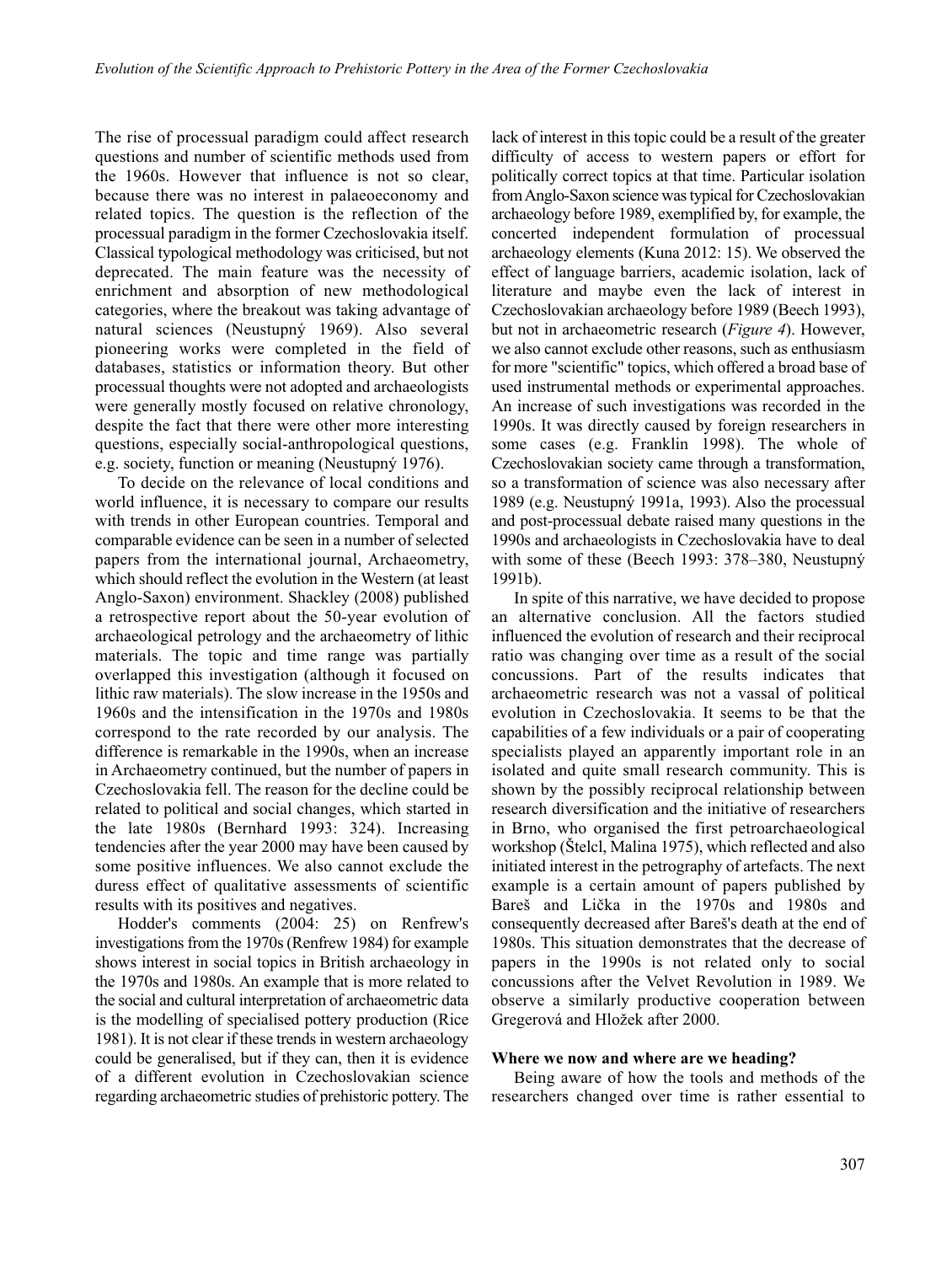understanding where we are and what could limit us in our research. In general, there have not been any revolutionary changes in recent development of pottery archaeometry, i.e. the research questions are nearly the same. On the other hand, the production of archaeometric papers has increased since the beginning of the 21st century, and the researchers' interest in pottery archaeometry is currently on the rise in the Czech Republic and Slovakia. We can also see a boom in the use of microscopic methods, as well as rapid increase in citing foreign studies, especially after 2000. Generally, it is related to the activity of new archaeometric generation formed in the former communist countries where a widespread application of different concepts became possible only after the fall of the regime, and especially younger archaeologists were exposed to theoretical discussions in the English-speaking world for the first time (Sommer, Gramsch 2011: 23–24).

In last few years, several institutions started to focus more on archaeometry (e.g. the University of Hradec Králové, Masaryk University in Brno, and Slovak National Museum in Bratislava). However, their results are only based on the work of several individuals, similarly to former times. Moreover, there is not enough cooperation between the institutions, and also no specialised conferences or workshops devoted to this topic are being held in the Czech Republic and Slovakia. Therefore, we believe that the archaeometric research related to ceramic material should be more systematic and boosted by establishing specialised research centres.

The second problem is represented by the lack of cultural-anthropological models. Currently, when compared with 1970s and 1980s, although thematic studies cover social and cultural issues more frequently, the potential of pottery archaeometry is still underestimated in this respect. We do believe that scientific pottery-related archaeometric studies should be based on culture-anthropological models. The reason is that, so far, it was just the finished object which has been the focus of cultural study, not the specific action leading to its completion. Of course, an identification of technological behaviour as such is not a final stage and it needs to be interpreted and placed within a cultural framework. Nevertheless, the formation of a relation between a technique and a culture – as conceived by anthropologists – remains quite vague (Gosselain 1992: 559; for further reading see e.g. MacEachern 1998).

It is ethno-archaeology which could be a source of the aforementioned models. In domain of technology, cross cultural correlations cover a wide range of static and dynamic phenomena. It allows archaeologists to interpret archaeological facts – for which an analogue is not necessarily existent – in terms of local historical scenario as well as cultural development. From our point of view, ethno-archaeology is capable of providing such reference data, data whose transformation to archaeological facts would allow us to produce interpretations that are but one step in the pyramid of inferences underlying our historical constructs (Roux 2007: 153–154). In this way, pottery analyses could help the identification of social identity and contribute to interpretation of material culture assemblages in the meaning of social theory.

#### **ACKNOWLEDGEMENTS**

We would like to thank (in alphabetical order) Miroslava Gregerová, Martin Hložek, Milan Lička, Antonín Přichystal and reviewers for their help, insightful comments and suggestions on an earlier draft of this paper. We also graciously thank Robin Smith and Zuzana Hukelová for English corrections of our text.

The creation of this paper was supported by project ECOP Partnership for Archaeology (CZ.1.07/2.4.00/17.0056), which is co-financed from European Social Fund and state budget of the Czech Republic.

#### **REFERENCES**

- BEECH M., 1993: Post-processual archaeology: "The good, the bad and the ugly." Some comments by an archaeologist working in the Czech Republic. *Archeologické rozhledy* 45, 3: 375–380.
- BERNHARD M., 1993: Civil society and democratic transition in East Central Europe. *Political Science Quarterly* 108, 2: 307–326.
- DEVI PRASAD B., 2008: Content analysis. A method in social science research. In: D. K. Lal Das, V. Bhaskaran (Eds.): *Research methods for social work*. Pp. 173–193. Rawat, New Delhi.
- DVOŘÁKOVÁ I., 2010: Obsahová analýza / formální obsahová analýza / kvantitativní obsahová analýza – Content analysis / formal content analysis / quantitative content analysis. *Antropowebzin* 2, 2010: 95–99.
- EMELEUS V. M., 1958: Technique of neutron activation analysis as applied to trace element analysis in pottery and coins. *Archaeometry* 1: 6–15.
- FRANKLIN J., 1998: Linear and Stichbandkeramik pottery technology from the Neolithic site of Bylany. In: I. Pavlů (Ed.): *Bylany Varia* 1. Pp. 3–16. Archeologický ústav AV ČR, Praha.
- GOSSELAIN O. P., 1992: Technology and style: potters and pottery among Bafia of Cameroon. *Man New Series* 27, 3: 559–586.
- HERON C., EVERSHED R. P., GOAD L. J., 1991: Effects of migration of soil lipids on organic residues associated with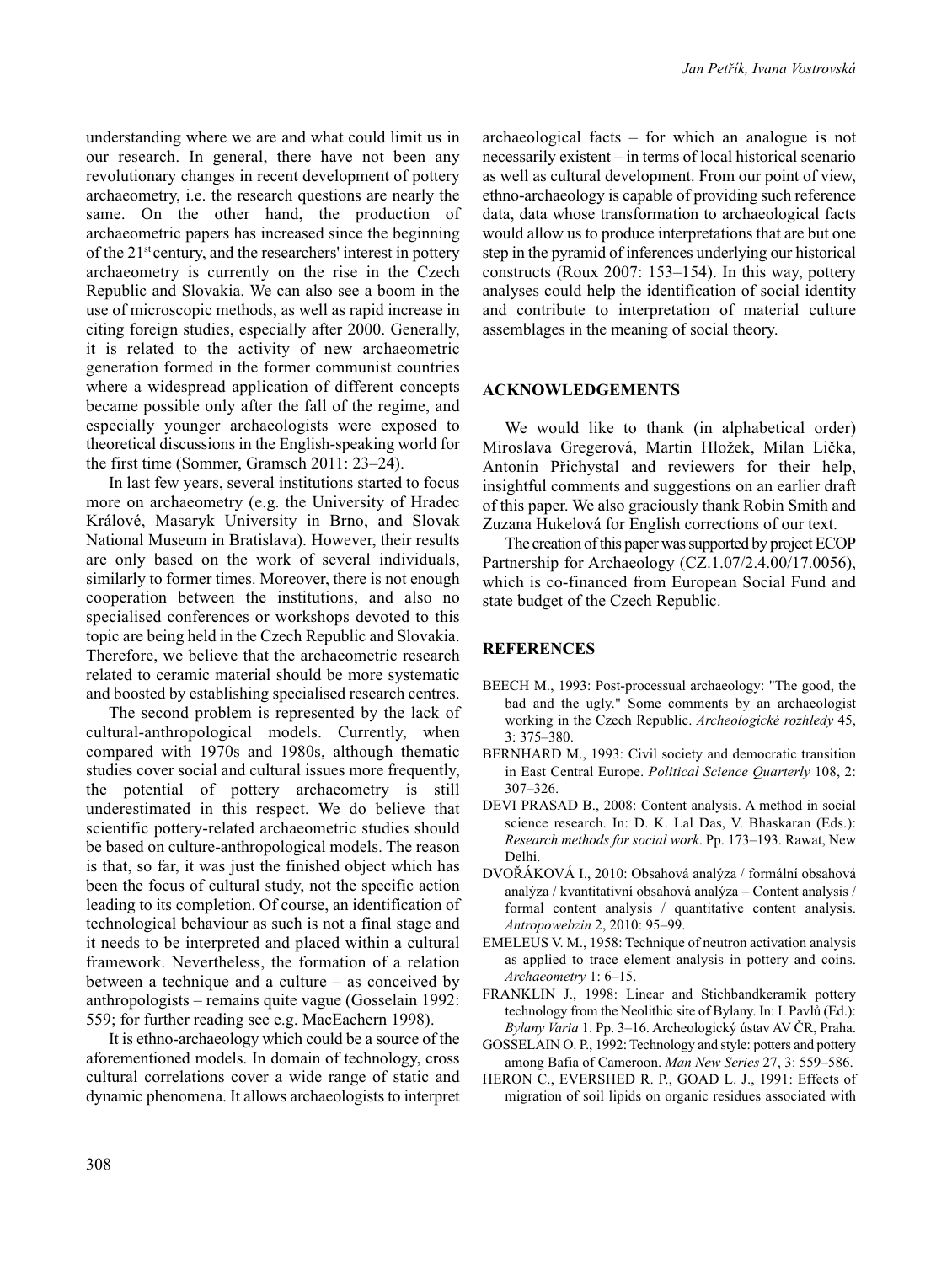buried potsherds. *Journal of Archaeological Science* 18, 6: 641–659.

- HODDER I., 2004: The ''social'' in archaeological theory: an historical and contemporary perspective. In: L. Meskell, R. W. Preucell (Eds.): *A companion to social archaeology*. Blackwell Publishing, Malden, Oxford, Swanston.
- KUNA M., 2012: Intransigent archaeology. An interview with Evžen Neustupný on his life in archaeology. *Archaeological Dialogues* 19, 1: 3–28.
- MACEACHERN A. S., 1998: Scale, style, and cultural variation: technological traditions in the Northern Mandara Mountains. In: M. T. Stark (Ed.): *The archaeology of social boundaries*. Pp. 107–131. Smithsonian Institution Press, Washington, DC.
- NEUSTUPNÝ E., 1969: Nové směry v archeologii (New ways in archaeology). *Dějiny a současnost* 11, 8: 38–42.
- NEUSTUPNÝ E., 1976: Paradigmata ve středoevropském neolitu a eneolitu – Paradigmata im mitteleuropäischen Neolithikum und Äneolithikum. *Sborník prací filozofické fakulty brněnské university* E 20–21: 125–132.
- NEUSTUPNÝ E., 1991a: Kam česká archeologie? Whither Bohemian archaeology? *Archeologické rozhledy* 43, 3: 361–370.
- NEUSTUPNÝ E., 1991b: Recent theoretical achievements in prehistoric archaeology in Czechoslovakia. In: I. Hodder (Ed.): *Archaeological theory in Europe: the last three decades*. Pp. 248–271. Routledge, London.
- NEUSTUPNÝ E., 1993: Continuity and discontinuity? *Archeologické rozhledy* 45, 3: 396–400.
- PELIKÁN J. B., 1968: Roentgenometric and spectral analysis of Homolka pottery. In: R. W. Ehrich, E. Pleslová-Štiková (Eds.):

*Homolka – an Eneolithic site in Bohemia*. Pp. 478. Academia, Praha.

- RENFREW C., 1984: *Approaches to social archaeology*. Edinburgh University Press, Edinburgh.
- RICE P. M., 1981: Evolution of specialized pottery production: a trial model. *Current Anthropology* 22, 3: 219–240.
- ROUX V., 2007: Ethnoarchaeology: a non-historical science of reference necessary for interpreting the past. *Journal of Archaeological Method and Theory* 14: 153–178.
- SHACKLEY M. S., 2008: Archaeological petrology and the archaeometry of lithic materials. *Archaeometry* 50, 2: 194–215.
- SKIBO J. M., 1992: *Pottery function: a use-alteration perspective*. Plenum Press, New York.
- SOMMER U., GRAMSCH A., 2011: German archaeology in context: an introduction to history and present of Central European archaeology. In: A. Gramsch, U. Sommer (Eds.): *A history of Central European archaeology. Theory, methods, and politics*. Archaeolingua Series Minor 30. Pp. 7–39. Archaeolingua Foundation, Budapest.
- STOCKÝ A., 1926: *Pravěk země České, I. díl. Věk kamenný (Prehistory of Bohemian country, Volume I. Stone Age)*. Národní muzeum, Praha.
- ŠTELCL J., MALINA J. (Eds.), 1975: *Sborník příspěvků 1. Petroarcheo lo gického semináře (Proceedings of Contributions to the 1. Petroarchaeology Seminar)*. Folia facultatis scientarum naturalium Universitatis Purkynianae Brunensis 16. Geologia 27. Univerzita J. E. Purkyně v Brně, Brno.
- TITE M. S., 2008: Ceramic production, provenance and use a review. *Archaeometry* 50, 2: 216–231.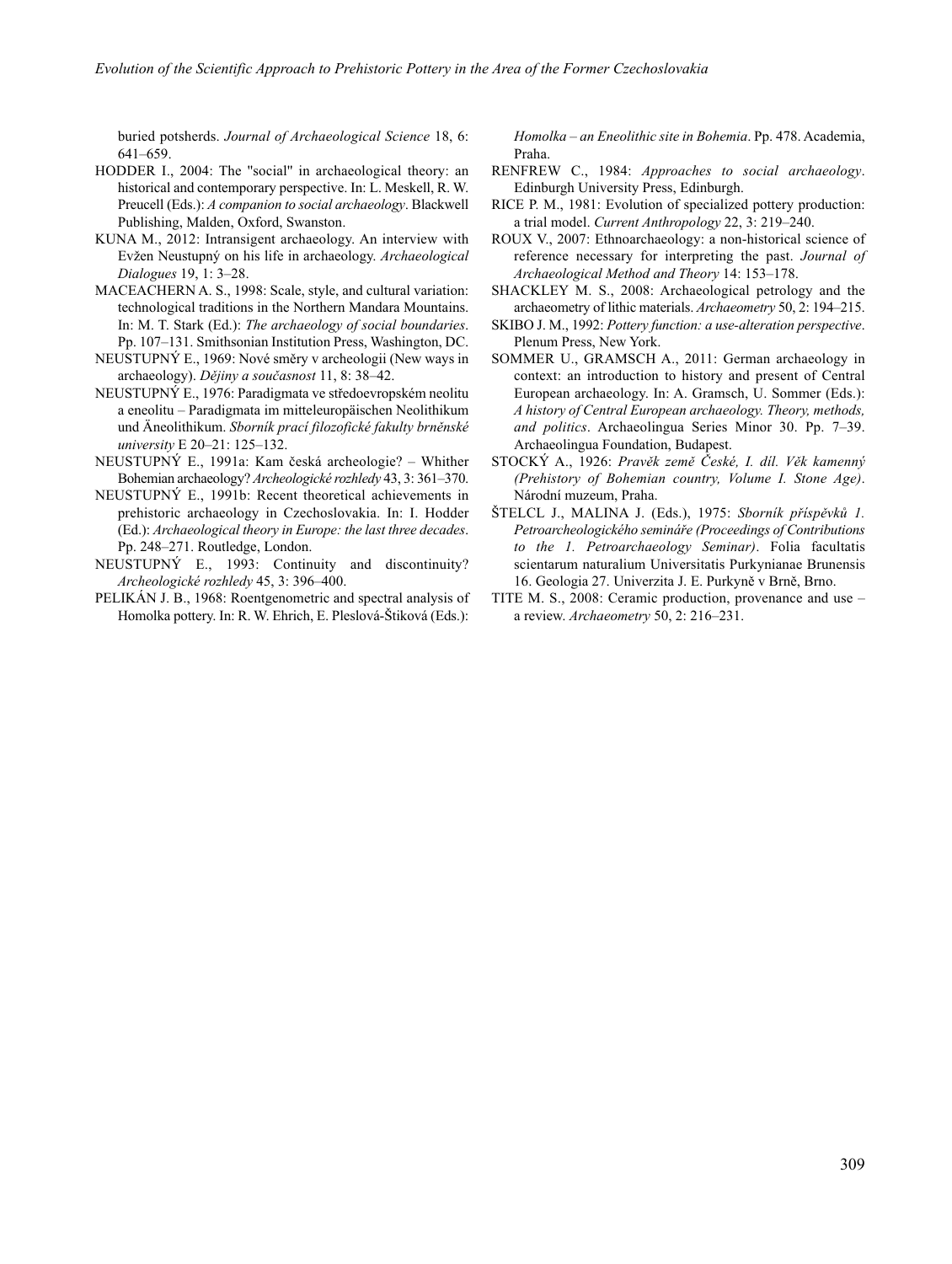| Authors                                         | Year | Title                                                                                                                                                                                                             | Published in                                                                                                                                                                                                                     | questions<br>Research | Methods                  | Quotation<br>of foreign<br>studies |
|-------------------------------------------------|------|-------------------------------------------------------------------------------------------------------------------------------------------------------------------------------------------------------------------|----------------------------------------------------------------------------------------------------------------------------------------------------------------------------------------------------------------------------------|-----------------------|--------------------------|------------------------------------|
| Bánesz L                                        | 1962 | Neolitické pece z Horných Lefantoviec                                                                                                                                                                             | Archeologické rozhledy 11, 4: 470-482                                                                                                                                                                                            | N                     | $\overline{\mathcal{C}}$ | $0 - 25$                           |
| Bareš M.                                        | 1978 | Výsledky mineralogické analýzy vzorku<br>keramiky z Radimi                                                                                                                                                        | Buštěhradu (okr. Kladno) termoluminiscenční<br>metodou. Časopis Národního muzea v Praze,<br>In: M. Lička, J. Kvasnička: Ověření pravosti<br>neolitické keramiky z Radimi (okr. Kolín) a<br>řada historická – A 147, 3–4: 212–214 | $\mathbf 2$           | 4,5,7                    | $0 - 25$                           |
| Bareš M., Lička M.                              | 1976 | K otázkám vztahu vypíchané a lengyelské<br>K exaktnímu studiu staré keramiky.<br>kultury                                                                                                                          | Sbornik Národního muzea v Praze, řada A<br>historie 30, 3-4: 137-244                                                                                                                                                             | 1,2,5                 | 1, 2, 3,<br>4,5,9        | $75 - 100$                         |
| Bareš M., Lička M.                              | 1981 | cadre d'un programme d'études d'ensemble<br>diverses localités tchécoslovaques dans le<br>Détermination de l'origine d'un choix de<br>céramiques néolithiques provenant de<br>de la céramique ancienne. Résultats | Revue d'Archéométrie 5, Supplément 3: 9-17                                                                                                                                                                                       |                       | 1,3,4,5                  | $0 - 25$                           |
| Bareš M., Lička M.,<br>Růžičková M              | 1981 | K technologii neolitické keramiky I.                                                                                                                                                                              | $\mathbf{I}$<br>Sbornik Národního muzea v Praze, řada A<br>historie 35, 3-4: 137-228                                                                                                                                             | 2,3,4                 | 3,5,6,8                  | $50 - 75$                          |
| Bareš M., Lička M.,<br>Růžičková M.             | 1982 | K technologii neolitické keramiky II.                                                                                                                                                                             | Sbornik Národního muzea v Praze, řada A<br>historie 36, 3-4: 121-239                                                                                                                                                             | $\mathbf 2$           | $1,2,3,$<br>4,5,6        | $50 - 75$                          |
| Boulanger M. T.,<br>Glascock M.D.               | 2010 | Archaeometric analyses of pottery from<br>TRB barrows and hilltop enclosures                                                                                                                                      | mounds, and enclosures. British Archaeological<br>In: D. Calado, M. Baldia, M. Boulanger (Eds.):<br>Monumental questions: prehistoric megaliths,<br>Reports International Series 2123: 169-178                                   | 1,2,6                 | 1,3                      | $50 - 75$                          |
| Čechák T., Hložek M.,<br>Musilek L., Trojek, T. | 2007 | X-ray fluorescence in investigations of<br>archaeological finds                                                                                                                                                   | research, Section B: Beam interactions with<br>Nuclear instruments and methods in physics<br>materials and atoms 263: 54-57                                                                                                      | $\circ$               | 3                        | $0 - 25$                           |
| Čechák T., Hložek M.,<br>Musílek L., Trojek, T. | 2007 | investigating archaeological finds<br>X-ray fluorescence as a tool for                                                                                                                                            | Nuclear Instruments and Methods in Physics<br>Spectrometers, Detectors and Associated<br>Research, Section A: Accelerators,<br>Equipment 580/1: 717-720                                                                          | 1,2                   | ξ                        | $25 - 50$                          |
| Čižmář Z., Kazdová E.                           | 2004 | v objektu starší fáze kultury s moravskou<br>Ojedinělý import vypíchané keramiky<br>malovanou keramikou                                                                                                           | Acta archaologica Opaviensia 1: 21-32                                                                                                                                                                                            |                       | $\mathcal{L}$            | $0 - 25$                           |
| Čtverák V., Slavíková M. 1985                   |      | Knovízské hrnčířské objekty z Černošic,<br>okr. Praha-západ                                                                                                                                                       | Archeologické rozhledy 37: 3-15                                                                                                                                                                                                  | $\mathcal{C}$         | $\mathcal{L}$            | $25 - 50$                          |

APPENDIX 1. Recherché of studies published in decades between 1920 and 2012.  $\frac{31}{4}$  APPENDIX 1. Recherché of studies published in decades between 1920 and 2012.

310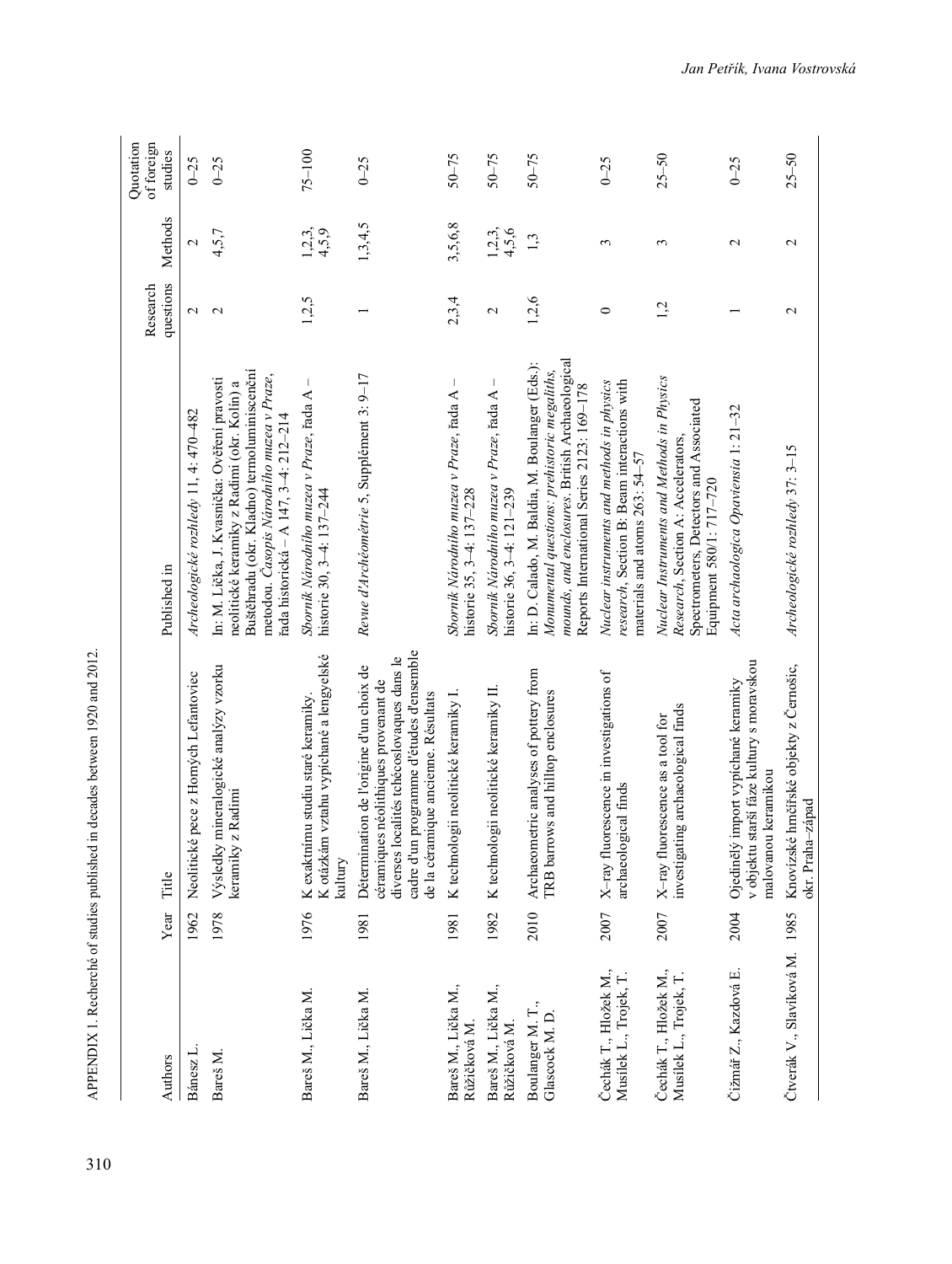| Authors                                  | Year             | Title                                                                                                                            | Published in                                                                                                                                                                                          | questions<br>Research | Methods         | Quotation<br>of foreign<br>studies |
|------------------------------------------|------------------|----------------------------------------------------------------------------------------------------------------------------------|-------------------------------------------------------------------------------------------------------------------------------------------------------------------------------------------------------|-----------------------|-----------------|------------------------------------|
| Drážďák K.                               | 1974<br>1973-    | barviva neolitické keramiky (MMK)<br>z Těšetic-Kyjovic, okres Znojmo<br>Mineralo                                                 | gická analýza červeného a žlutého Sborník praci filozofické fakulty brněnské<br>univerzity $E$ 18-19: 69-79                                                                                           | $\mathbf{\Omega}$     | 3,4,5           | $25 - 50$                          |
| Dušek S.                                 | 1979             | Untersuchungen zur hallstattzeitlichen<br>Mineralogisch-archäologische<br>Drehscheibenkeramik der<br>Südwestslowakei             | Slovenská archeológia 27, 1: 125–138                                                                                                                                                                  | 1,2                   | 1,4,5           | $25 - 50$                          |
| Farkaš Z.                                | 1994             | Príspevok k technológii výpalu lineárnej<br>keramiky                                                                             | $\overline{1}$<br>Zbornik Slovenského národného múzea 88<br>Archeológia 4: 11-16                                                                                                                      | $\mathbf{\sim}$       | 3               | $25 - 50$                          |
| Foltýnová R., Přichystal<br>A., Sebela L | 2005             | Zapomenuté hrobové nálezy kultury<br>zvoncovitých pohárů v Rousínově<br>z hlediska petrografie                                   | Ve službách archeologie 6: 167–172                                                                                                                                                                    | 1,2                   | $\ddot{0}$      | $0 - 25$                           |
| Franklin J.                              | 1998             | Linear and stichbandkeramik pottery<br>technology from the neolithic site of<br>Bylany                                           | In: I. Pavlů (Ed.): Bylany Varia 1. Pp. 3-16.<br>Archeologický ústav AV ČR, Praha                                                                                                                     | 1,2,6                 | 1,2,6           | $75 - 100$                         |
| Fridrich F. C                            | 1957             | K otázce tzv. spečených valů a druhotně<br>přepálené pravěké keramiky                                                            | Časopis Národního muzea v Praze 126: 130–138                                                                                                                                                          | 2                     | 3,6             | $0 - 25$                           |
| Fridrichová M.                           | 1985             | Knovízské sídliště s keramickou pecí<br>v Praze-Motole                                                                           | Archaeologica Pragensia 6: 109-121                                                                                                                                                                    | $\mathbf{\sim}$       | $\mathbf{\sim}$ | $0 - 25$                           |
| Gregerová M.,<br>Hložek M                | $2007 -$<br>2008 | antropomorfní plastiky kultury s lineární<br>keramikou z Brodku u Prostějova, okr.<br>Petrografická charakteristika<br>Prostějov | Sborník prací filozofické fakulty brněnské<br>univerzity $M$ 12-13: $61-67$                                                                                                                           |                       |                 | $0 - 25$                           |
| Gregerová M.,<br>Hložek M                | 2000             | Technologické posouzení keramické<br>produkce na sídlišti s vypíchanou<br>keramikou v Pavlově                                    | severozápadních Čech, Archeologický ústav AV<br>In: P. Dobeš, P. Čech (Eds.): Sborník prof. M.<br>Buchvaldkovi k 70. narozeninám. Pp. 81-86.<br>Ústav archeologické památkové péče<br>CR, Most, Praha | 1,2                   |                 | $0 - 25$                           |
| Gregerová M.,<br>Hložek M                | 2002             | znaků dvou částí antropomorfní nádoby<br>Stanovení společných technologických<br>lengyelské kultury z Těšetic-Kyjovic            | In: I. Cheben, I. Kuzma (Eds.): Otázky neolitu a<br>eneolitu našich krajín 2001. Archaeologica<br>Slovaca Monographiae 4. Pp. 137-141<br>Archeologický ústav SAV, Nitra                               | 1,2                   |                 | $0 - 25$                           |
| Hložek M., Snítilý P.<br>Gregerová M.,   | 2008             | neolitické zoomorfní nádoby z Květnice,<br>Petrografická charakteristika fragmentu<br>okr. Praha-východ                          | Ve službách archeologie 2, 08: 55–59                                                                                                                                                                  | 1,2                   |                 | $0 - 25$                           |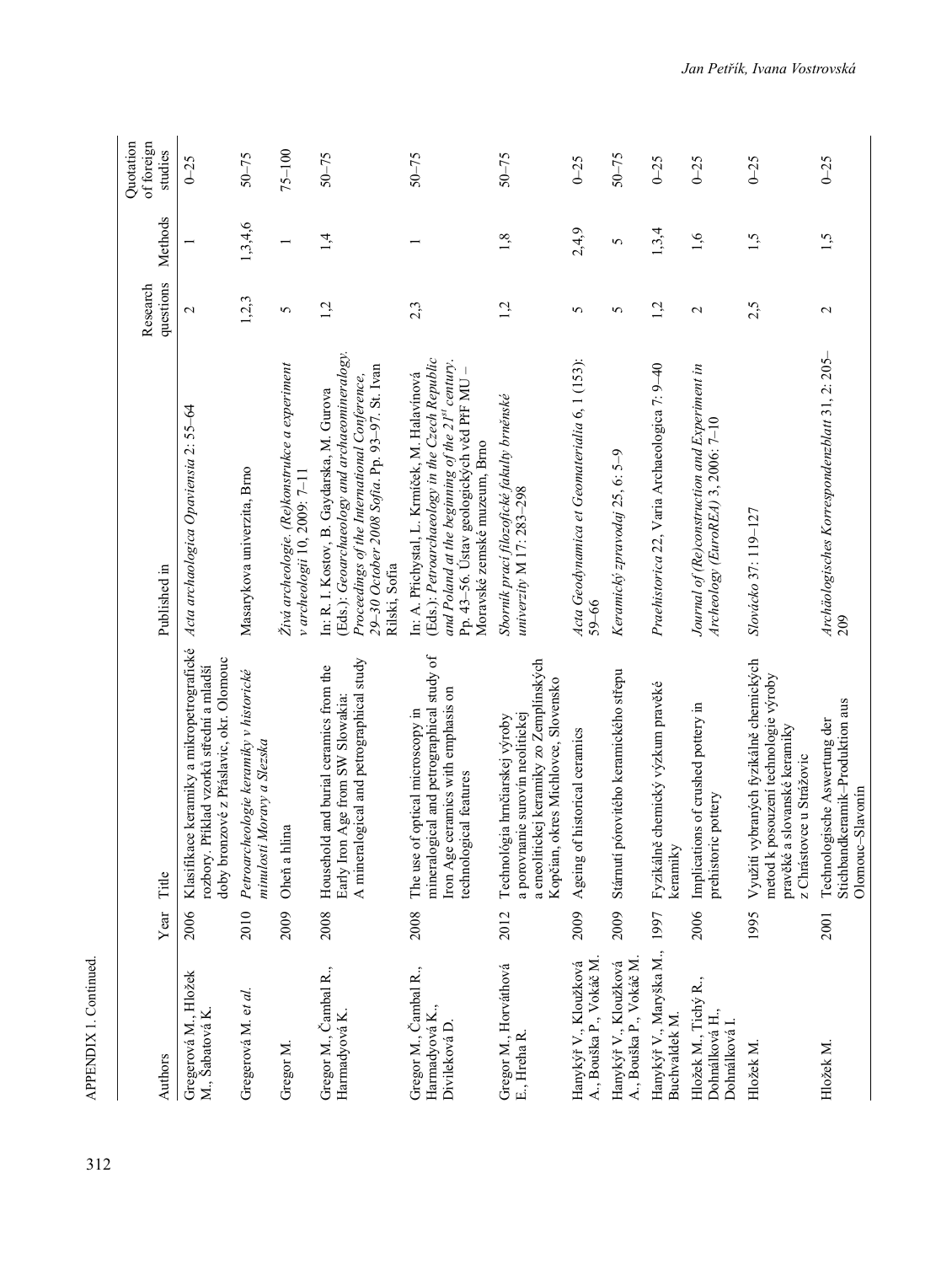| Authors                                       | Year | Title                                                                                                                                              | Published in                                                                                                                                                                                                                                                           | questions<br>Research | Methods | Quotation<br>of foreign<br>studies |
|-----------------------------------------------|------|----------------------------------------------------------------------------------------------------------------------------------------------------|------------------------------------------------------------------------------------------------------------------------------------------------------------------------------------------------------------------------------------------------------------------------|-----------------------|---------|------------------------------------|
| Hložek M                                      | 2002 | experimentální výrobě pravěké keramiky<br>Využití mikroskopických metod při                                                                        | Rekonstrukce a experiment v archeologii 3,<br>2002: 72-82                                                                                                                                                                                                              | 5                     | $\circ$ | $0 - 25$                           |
| Hložek M                                      | 2003 | Rekonstrukce technologie výroby<br>zvoncovitých pohárů na základě<br>mikropetrografických rozborů                                                  | Rekonstrukce a experiment v archeologii 4,<br>2003: 116-121                                                                                                                                                                                                            | 1,2                   | 1,6     | $25 - 50$                          |
| Hložek M.                                     | 2005 | Přírodovědné analýzy keramického<br>materiálu                                                                                                      | Pp. 35-36. Ústav archeologické památkové péče,<br>In: R. Sedláček: Domamyslice. Pohřebiště lidu<br>popelnicových polí. Pravěk Supplementum 13.<br>Brno                                                                                                                 | 1,2                   | 2,9,10  | $0 - 25$                           |
| Gregerová M.<br>Hložek M.,                    | 2005 | Micropetrographic analysis of baked lumps<br>site of Jarošov-Podvršťa<br>from the                                                                  | Middle Course of the Morava River, Appendix<br>C. Pp. 223-225. Archeologický ústav AV ČR,<br>In: P. Skrdla: The Upper Paleolithic on the<br>Bmo                                                                                                                        | 1,2                   |         | $0 - 25$                           |
| Gregerová M.<br>Hložek M.,                    | 2007 | Mikropetrografické rozbory neolitické<br>keramiky z Těšetic-Kyjovic.                                                                               | In: E. Kazdová, V. Podborský (Eds.): Studium<br>sociálních a duchovních struktur pravěku. Pp.<br>81-90. Masarykova univerzita, Brno                                                                                                                                    | 1,2,                  |         | $0 - 25$                           |
| Gregerová M<br>Hložek M.,                     | 2010 | grafitové keramiky ze sondy VI-9-2<br>Petroarcheologická charakteristika<br>v Krumlovském lese                                                     | and Quaternary Geology 32, N. S. 24. Moravské<br>lese. Vznik a vývoj industriálně-sakrální krajiny<br>In: M. Oliva: Pravěké hornictví v Krumlovském<br>Archaeology, Palaeoethnology, Palaeonthology<br>na jižní Moravě. Pp. 432-435. Studies in<br>zemské muzeum, Brno | 1,2                   |         | $0 - 25$                           |
| Gregerová M.<br>Hložek M.,                    | 2011 | pohřebišti kultury se šňůrovou keramikou<br>dřevohostického džbánu z hrobu 810 na<br>Petroarcheologická charakteristika<br>v Ivanovicích na Hané 4 | v úseku Vyškov-Mořice a dalších staveb. Pravěk<br>Moravě. Pohřební areály z prostoru dálnice D1<br>keramikou v povodí říčky Hané na střední<br>Supplementum 23. Pp. 182-187. Ústav<br>In: J. Kolář et al.: Kultura se šňůrovou<br>archeologické památkové péče, Brno   | 1,2                   | 1,3     | $0 - 25$                           |
| Hložek M., Gregerová<br>M., Havlica J.        | 1999 | Technologické zhodnocení keramické<br>produkce kultury lidu s vypíchanou<br>keramikou z Olomouce-Slavonína                                         | vypíchanou kermikou. Acta Regionalis Fontes 2.<br>Pp. 116-134. Archeologické centrum, Olomouc<br>In: E. Kazdová, J. Peška, I. Mateiciucová:<br>Olomouc-Slavonin (I). Sidliště kultury s                                                                                | 1,2,3                 | 1,5     | $0 - 25$                           |
| M., Lička M., Mach Z.<br>Hložek M., Gregerová | 2011 | Technologie lineární keramiky                                                                                                                      | Archaeologici Pragenses 37. Pp. 67-73. Národní<br>keramikou v Kosoři, okr. Praha-západ. Fontes<br>In: M. Lička: Osídlení kultury s lineární<br>museum, Praha                                                                                                           | 2                     | 1,2     | $50 - 75$                          |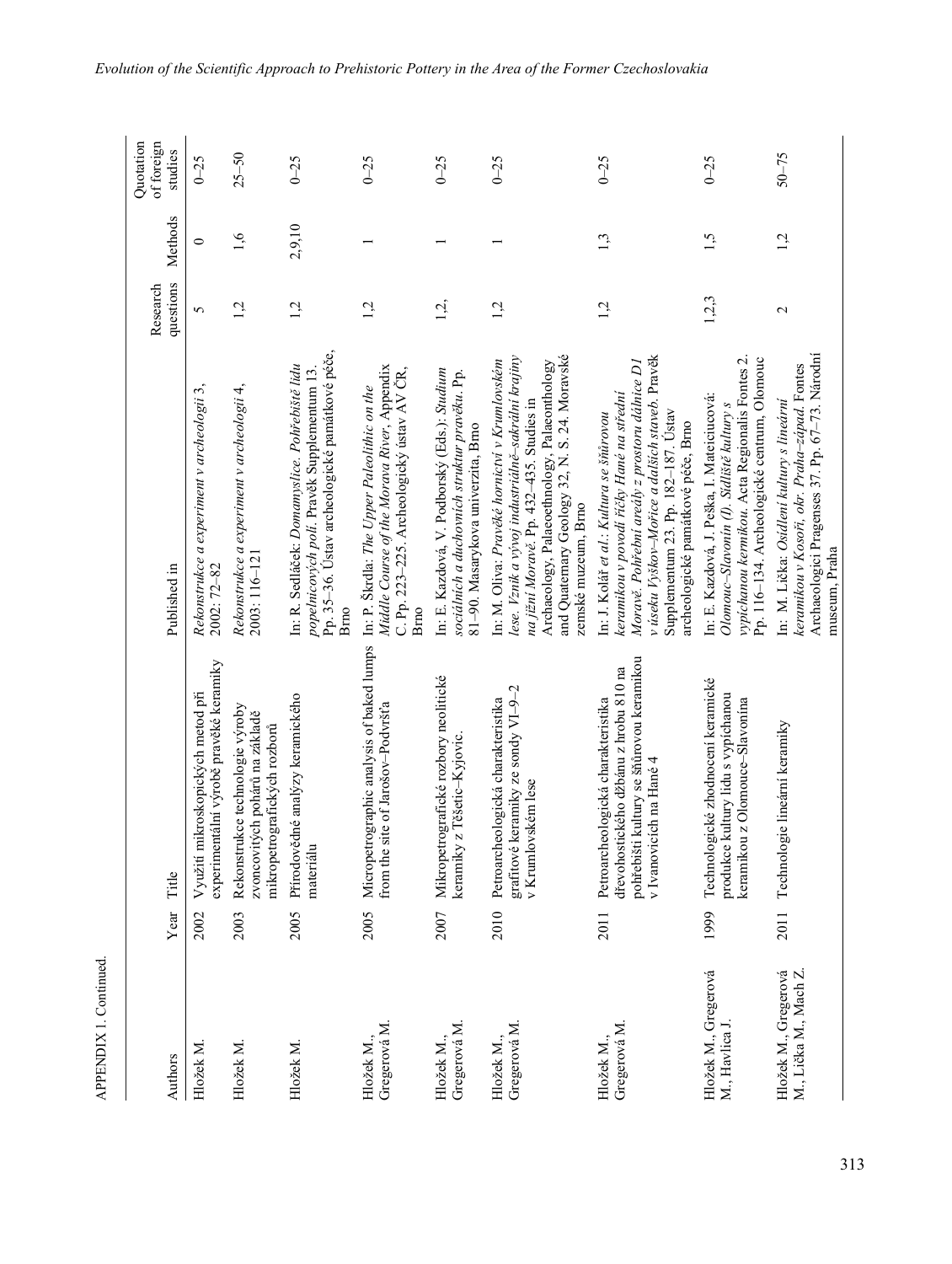| Authors                                                                                    | Year | Title                                                                                                                                                              | Published in                                                                                                                                                                                                                                                                                                | questions<br>Research | Methods         | Quotation<br>of foreign<br>studies |
|--------------------------------------------------------------------------------------------|------|--------------------------------------------------------------------------------------------------------------------------------------------------------------------|-------------------------------------------------------------------------------------------------------------------------------------------------------------------------------------------------------------------------------------------------------------------------------------------------------------|-----------------------|-----------------|------------------------------------|
| Hložek M., Gregerová<br>M., Ramsl P. C.,<br>Golec M.                                       | 2003 | Mikropetrografické rozbory halštatské<br>grafitové keramiky z Těšetic "Suten"<br>a Traisentalu                                                                     | kultura v těšetickém mikroregionu. Pp. 122–128<br>In: M. Golec: Těšetice-Kyjovice 6. Horákovská<br>Masarykova univerzita, Brno                                                                                                                                                                              |                       |                 | $0 - 25$                           |
| Hložek M., Kazdová E.                                                                      | 2002 | keramikou v Těšeticích-Kyjovicích<br>Nálezy grafitu v kultuře s lineární<br>a řešení otázky jejich provenience                                                     | Sborník prací filozofické fakulty brněnské<br>univerzity M 7: 23-31                                                                                                                                                                                                                                         | 1,2                   |                 | $0 - 25$                           |
| Hložek M., Kazdová E.                                                                      | 2007 | Fragmentárnost nálezů lengyelské figurální<br>ve světle experimentů<br>plastiky                                                                                    | Archeologické studie Univerzity Hradec Králové<br>Slovenska: Hradec Králové 30.10.-2.11. 2006.<br>badatelů pro výzkum neolitu Čech, Moravy a<br>In: R. Tichý (Ed.): Otázky neolitu a eneolitu<br>našich zemí: sbornik referátů z 25. zasedání<br>1. Pp. 55-60. Univerzita Hradec Králové.<br>Hradec Králové | 2,3                   | $\circ$         | $0 - 25$                           |
| Hložek M., Králík M.                                                                       | 2005 | kombinace přírodovědných analýz<br>na neolitické keramice z Těšetic-Kyjovic<br>a experimentu při hodnocení otisků prstů<br>Využití l                               | In: M. Kotorová-Jenčová (Ed.): Experimentálna<br>bádania v múzejnej a školskej praxi. Pp. 41-55.<br>archeológia a popularizácia archeologického<br>Vlastivedné múzeum, Hanušovce nad Topľou                                                                                                                 | $\mathcal{L}$         | $\circ$         | $25 - 50$                          |
| Hložek M., Krupa P.                                                                        | 2006 | průzkumu archeologických a historických<br>Využití výpočetní tomografie (CT) při<br>artefaktů                                                                      | restaurátorů, Cheb 2006. Pp. 36-41. Technické<br>Sbornik z konference konzervátorů a<br>muzeum v Brně, Brno                                                                                                                                                                                                 | 2,5                   | $\overline{10}$ | $75 - 100$                         |
| Hovorka D.                                                                                 | 2008 | hmotnej kultúry kamennej doby územia<br>Príspevok petroarcheológie k poznaniu<br>Slovenska                                                                         | Ve službách archeologie 1, 2008: 97–105                                                                                                                                                                                                                                                                     | 5                     | 2               | $0 - 25$                           |
| Hovorka D.                                                                                 | 2006 | neolitickej/eneolitickej keramiky<br>západného Slovenska<br>Surovinové aspekty                                                                                     | Mineralia Slovaca 38, 4: 343-346                                                                                                                                                                                                                                                                            | 1,2                   | 1,2             | $0 - 25$                           |
| Hovorka D., Farkaš Z.,<br>Spišiak J., Krištín J.,<br>Števula L., Túnyi I.,<br>Kaplíková A. | 2007 | results of the raw materials and production<br>Older linear till middle Danube tumulus<br>culture pottery - western Slovakia sites:<br>echnology comparative study | Acta Archaeologica Academiae Scientiarum<br>Hungaricae 58: 107-134                                                                                                                                                                                                                                          | 1,2                   | 1, 3, 4, 9      | $50 - 75$                          |
| Hovorka D., Illášová L.,<br>Števula L., Dyda M.,<br>Nevyzánsky G.                          | 2002 | Raw material aspects of the Baden culture<br>ceramics: sites Bajč-Vlkanovo, Kamenín<br>and Stránska (Slovakia)                                                     | Mineralia Slovaca 34: 335-342                                                                                                                                                                                                                                                                               | $\vec{a}$             | 1,4             | $0 - 25$                           |
| Hovorka D., Matýsek D.,<br>Mlatec R., Slivka V.                                            | 2004 | ceramics from the Cifer-Pác site (western<br>Raw material aspects of the Neolithic<br>Slovakia                                                                     | Archeologické rozhledy 56: 828-840                                                                                                                                                                                                                                                                          | 1,2                   | 1,4             | $0 - 25$                           |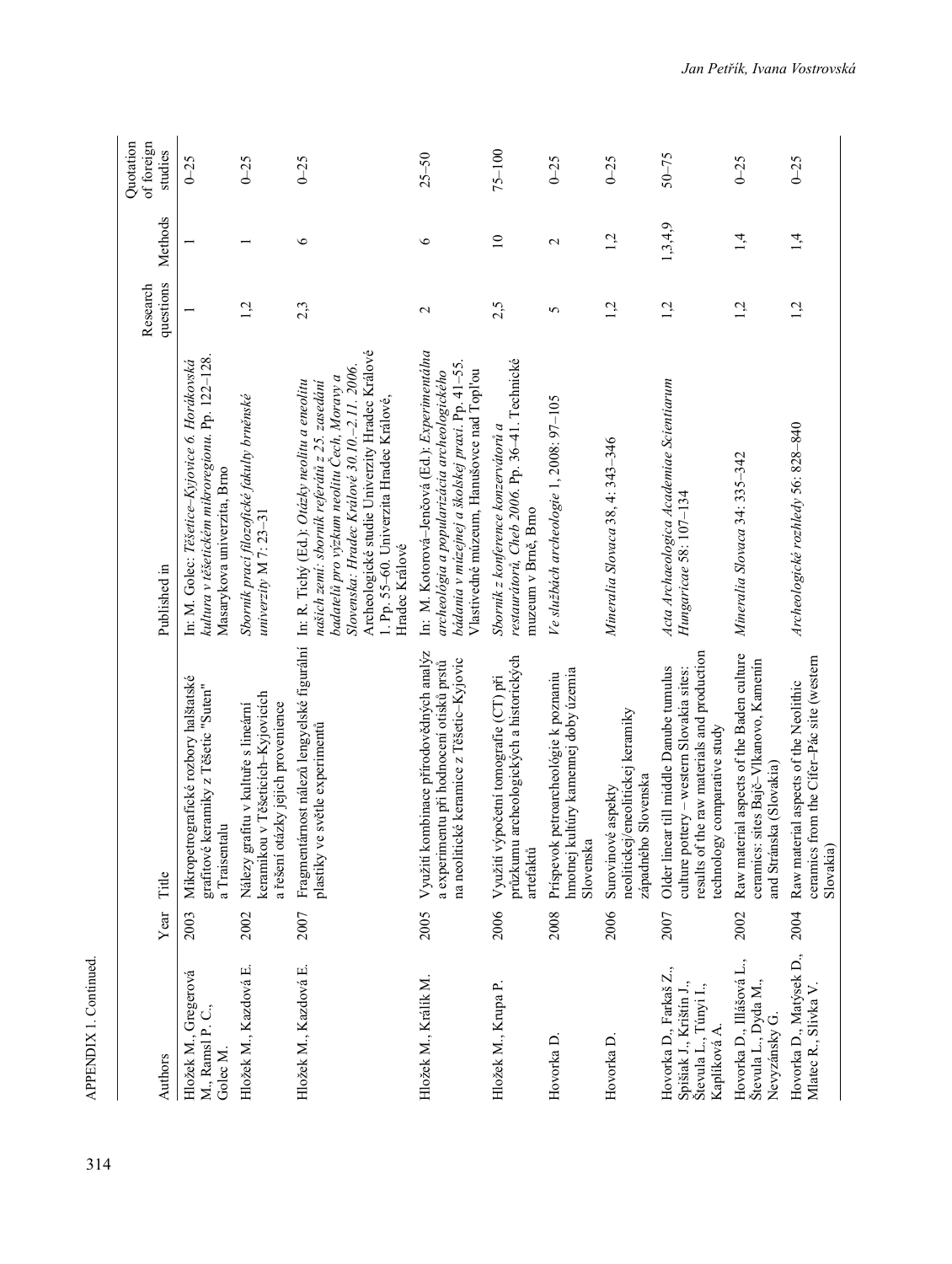| ١ |  |
|---|--|
|   |  |
|   |  |
|   |  |
| г |  |
|   |  |

| Authors                                           | Year Title       |                                                                                           | Published in                                                                                                                                                                                                        | questions<br>Research | Methods         | Quotation<br>of foreign<br>studies |
|---------------------------------------------------|------------------|-------------------------------------------------------------------------------------------|---------------------------------------------------------------------------------------------------------------------------------------------------------------------------------------------------------------------|-----------------------|-----------------|------------------------------------|
| Chocholoušek V.,<br>Nudera Z.                     | 1968             | junghallstattzeitlichen Keramik aus Nové<br>Ein Beitrag zur Technologie der<br>Košariská  | Slovenská archeológia 16: 447–459                                                                                                                                                                                   | 1,2                   | 3,6,9           | $50 - 75$                          |
| Chvojka O.                                        | 1999             | Užití grafitu v jihočeské knovízské kultuře                                               | Archeologické výzkumy v jižních<br>Cechách 12: 7-17                                                                                                                                                                 | 1,2                   | $\mathbf{\sim}$ | $0 - 25$                           |
| Jaroš J.                                          | $1975 -$<br>1976 | Poznámky k nálezům vypíchané keramiky<br>z bývalé Markovy cihelny ve Vyškově na<br>Moravě | Sbornik prací filozofické fakulty brněnské<br>univerzity $E\ 20 - 21, 45 - 48$                                                                                                                                      | $\circ$               | 4               | $0 - 25$                           |
| Jašková M.                                        | 1969             | Starolužické sídliště v Horní Moštěnici<br>(okr. Přerov)                                  | Přehled výzkumů 1967: 41                                                                                                                                                                                            | $\mathbf{C}$          | $\mathbf{C}$    | $0 - 25$                           |
| Jedlička J.                                       | 1970             | äneolitischer Keramik                                                                     | Die Beurteilung des Brenngrads bei Proben In: M. Buchvaldek, D. Koutecký: Vikletice. Ein<br>schnurkeramisches Gräberfeld. Pp. 220-221.<br>Praehistorica 3. Univerzita Karlova v Praze,<br>Praha                     | $\mathbf{\sim}$       | ç               | $0 - 25$                           |
| Jelínková D.                                      | 1981             | Zachraňovací výzkum v sv. části katastru<br>obce Drnholec                                 | Jižní Morava 17, 20: 194-197                                                                                                                                                                                        | $\mathbf{\sim}$       | $\mathbf{\sim}$ | $0 - 25$                           |
| Kazdová E.                                        | 1973-<br>1974    | Ke klasifikaci a významu ornamentace<br>moravské malované keramiky                        | Sborník prací filozofické fakulty brněnské<br>univerzity E $18-19:43-67$                                                                                                                                            | $\mathbf{\sim}$       | $\circ$         | $25 - 50$                          |
| Kazdová E.                                        | 1975             | Tajemství 6000 let staré keramické malby                                                  | Věda a život 20, 2: 81-83                                                                                                                                                                                           | $\mathcal{L}$         | $\circ$         | $0 - 25$                           |
| Kazdová E.                                        | 1984             | Těšetice-Kyjovice 1. Starší stupeň kultury<br>s moravskou malovanou keramikou             | Universita J. E. Purkyně v Brně, Brno                                                                                                                                                                               | 1,2                   | 4,5             | $25 - 50$                          |
| Kloužková A.                                      | 2010             | é pórovité keramické materiály<br>Historick                                               | technologie ochrany památek 12, 4: 12-23<br>Zpravodaj STOP. Časopis Společnosti pro                                                                                                                                 | $\mathbf{C}$          | 3,9             | $0 - 25$                           |
| Kloužková A.,<br>Hanykýř ${\rm V}$ ., Zemenová P. | 2012             | Chemická a technologická analýza<br>keramiky                                              | bronzové v Roztokách a otázky depoziční analýzy<br>In: M. Kuna, A. Němcová et al.: Výpověď<br>sidlištniho odpadu. Nálezy z pozdní doby<br>archeologického kontextu. Pp. 99-104.<br>Archeologický ústav AV ČR, Praha | $\mathbf{\sim}$       | 1,3,4,9         | $0 - 25$                           |
| Kopin R                                           | 1999             | Dejiny keramiky na Slovensku od praveku<br>po dnešok                                      | Oriens, Košice                                                                                                                                                                                                      | $\circ$               | $\circ$         | $0 - 25$                           |
| Kovárník J.                                       | 1982             | K výrobní technologii neolitické keramiky                                                 | Sborník prací filozofické fakulty brněnské<br>univerzity E 27: 103-116                                                                                                                                              | 2,3                   | $\circ$         | $25 - 50$                          |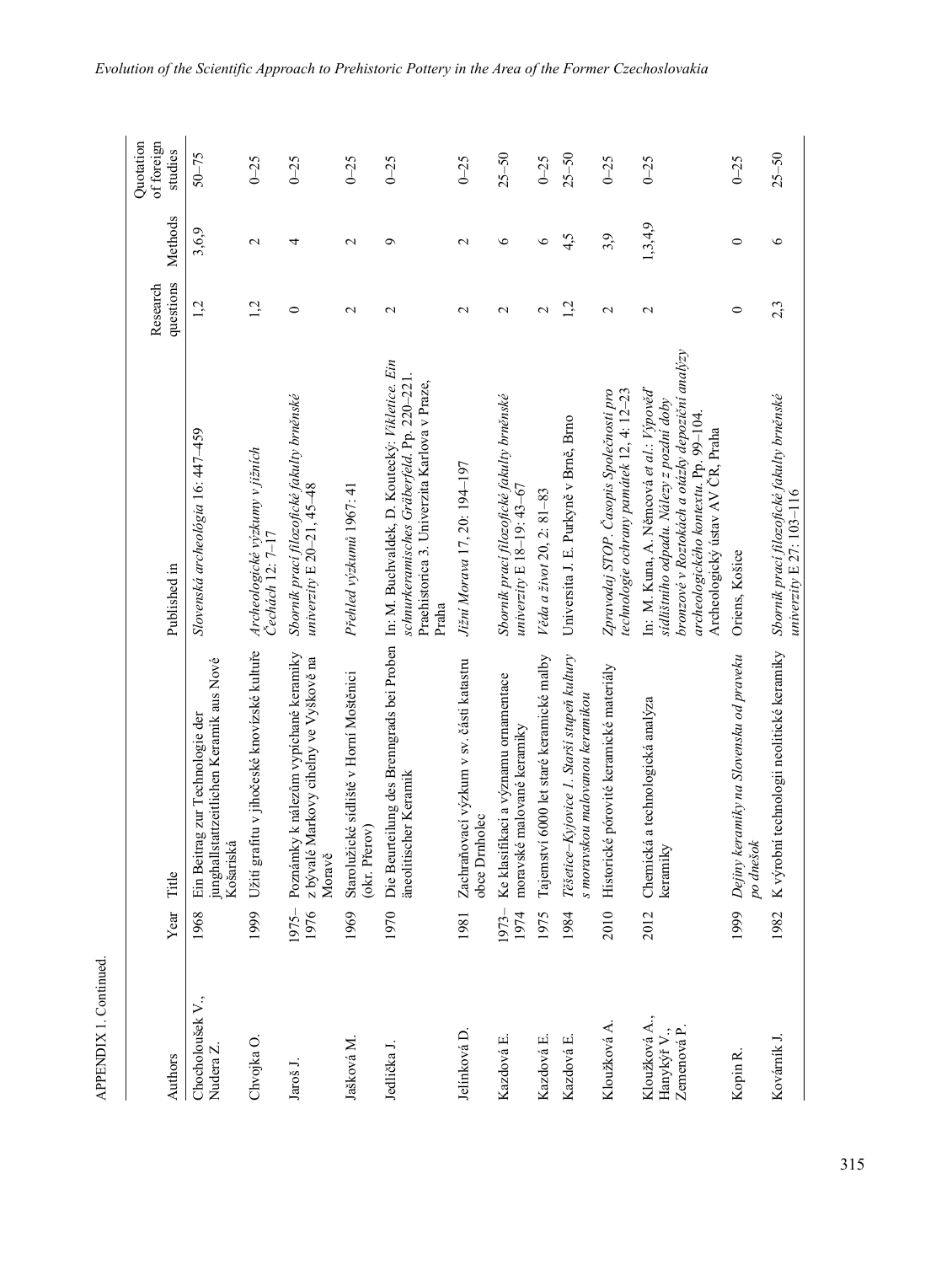| Authors                              | Year             | Title                                                                                                        | Published in                                                                                                                                                                                                                                                                                                                                                                             | questions<br>Research | Methods         | Quotation<br>of foreign<br>studies |
|--------------------------------------|------------------|--------------------------------------------------------------------------------------------------------------|------------------------------------------------------------------------------------------------------------------------------------------------------------------------------------------------------------------------------------------------------------------------------------------------------------------------------------------------------------------------------------------|-----------------------|-----------------|------------------------------------|
| Kovárník J.                          | 1999             | Die Technologie der vorgeschichtlichen<br>Keramik mit Rücksicht auf Brennen                                  | In: E. Jerem, I. Poroszlai (Eds.): Archaeology of<br>Institute of the Hungarian Academy of Sciences,<br>Archaeolingua 9. Pp. 315-332. Archaeological<br>International Archaeological Conference,<br>archaeology, environmental archaeology,<br>archaeological parks: Proccedings of the<br>the Bronze and Iron Age: experimental<br>Százhalombatta, 3-7 October 1996.<br><b>Budapest</b> | $\mathcal{L}$         | 6               | $50 - 75$                          |
| Kovárník J.                          | 2005             | keramiky<br>Výroba                                                                                           | In: V. Podborský et al : Pravěk mikroregionu<br>potoka Těšetičky/Únanovky. Pp. 124–127.<br>Masarykova univerzita, Brno                                                                                                                                                                                                                                                                   | $\mathbf 2$           | $\bullet$       | $0 - 25$                           |
| Kovárník J.                          | 2010             | moravské malované keramiky. Využívaly<br>Poznámka k technologii vytváření<br>se již otočné destičky?         | Živá archeologie. (Re)konstrukce a experiment<br>v archeologii 11, 2010: 118-121                                                                                                                                                                                                                                                                                                         | $\mathbf 2$           | $\mathbf{\sim}$ | $0 - 25$                           |
| Králík M., Urbanová P.,<br>Hložek M. | 2008             | evidence of children on archaeological<br>Finger, hand and foot imprints: the<br>artefacts                   | In: L. H. Dommasnes, M. Wrigglesworth (Eds):<br>Cambridge Scholars Publishing, Newcastle<br>Children, identity and the past, Pp. 1-15.                                                                                                                                                                                                                                                   | $\circ$               | $\infty$        | $75 - 100$                         |
| Králík M., Hložek M.                 | $2005 -$<br>2006 | miniaturních keramických nádobkách<br>s MMK z Těšetic-Kyjovic<br>Hodnocení otisků prstů na dvou<br>kultury s | Sborník prací filozofické fakulty brněnské<br>univerzity M $10-11: 21-42$                                                                                                                                                                                                                                                                                                                | 2,6                   | 1,8             | $25 - 50$                          |
| Králík M., Novotný V.                | 2003             | orstů na keramice: Rekonstrukce<br>sociálních vzorců keramické výroby<br>(prostředky a možnosti)<br>Otisky p | Rekonstrukce a experiment v archeologii 4,<br>$2003:40 - 52$                                                                                                                                                                                                                                                                                                                             | ৩                     | $^{\circ}$      | $50 - 75$                          |
| Králík M., Novotný V.,<br>Oliva M.   | 2002             | Fingerprint on the Venus of Dolní<br>Věstonice I                                                             | Anthropologie 40, 2: 107-113                                                                                                                                                                                                                                                                                                                                                             | $\circ$               | 1,8             | $25 - 50$                          |
| Kratochvíl V., Rost J.               | 2000             | surové tuhy a tuhové keramiky z Němětic<br>a metodika použitá k rozborům<br>Analyza                          | 1. Text. Pp. 243-249. Muzeum středního Pootaví<br>nobility v česko-bavorském kontaktním prostoru.<br>– Ústav archeologické památkové péče středních<br>Němětic. Sídlo halštatské a raně středověké<br>In: J. Michálek, M. Lutovský: Hradec u<br>Čech, Strakonice-Praha                                                                                                                   |                       | 3,5             | $0 - 25$                           |
| Lička M.                             | 1974             | provenience prehistorické a protohistorické<br>petrografie při určování<br>keramiky<br>Použití               | Časopis Národního muzea v Praze 143: 188-195                                                                                                                                                                                                                                                                                                                                             | 5                     |                 | $75 - 100$                         |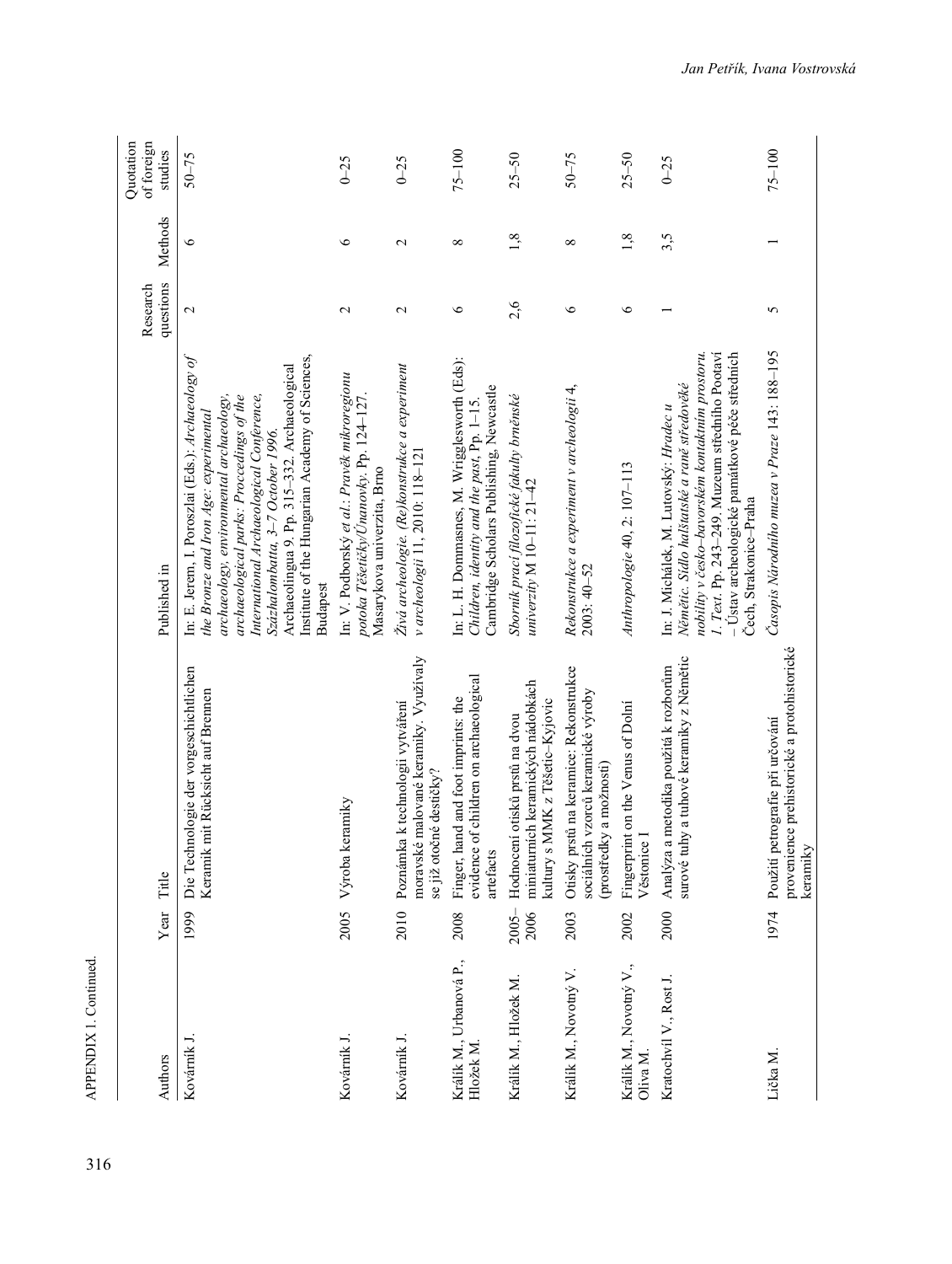| Authors                           | Year | Title                                                                                                                                              | Published in                                                                                                                                                                      | questions<br>Research | Methods             | Quotation<br>of foreign<br>studies |
|-----------------------------------|------|----------------------------------------------------------------------------------------------------------------------------------------------------|-----------------------------------------------------------------------------------------------------------------------------------------------------------------------------------|-----------------------|---------------------|------------------------------------|
| Lička M.                          | 1979 | komplexního studia vybrané neolitické<br>Dílčí výsledky a problematika<br>keramiky                                                                 | Aplikace geofyzikálních metod v archeologii a<br>dokumentace. Petrov nad Desnou, 145-146<br>Sborník referátů 1. Celostátní konference<br>moderní metody terénního výzkumu a       |                       | 1,3                 | $0 - 25$                           |
| Lička M.                          | 1988 | A programme of experimental kiln firings<br>in Czechoslovakia                                                                                      | Bulletin of Experimental Archaeology 9: 11-14                                                                                                                                     | 2,5                   | 6                   | $0 - 25$                           |
| Lička M.                          | 1991 | technologie výroby neolitické<br>prostřednictvím experimentu<br>keramiky<br>Výzkum                                                                 | Časopis Národního muzea v Praze 160: 1-10                                                                                                                                         | $\mathcal{L}$         | $\circ$             | $0 - 25$                           |
| Lička M.                          | 1991 | cuisson de la céramique préhistorique dans<br>différents types de structures cuisson et de<br>d'expériences relatives à la<br>Résultats<br>fours   | In: Archéologie Expérimentale I. Pp. 203-209.<br>Errance, Paris                                                                                                                   | $\mathbf{\Omega}$     | 6,9                 | $0 - 25$                           |
| Lička M.                          | 1994 | Zur Töpferöfen der Lengyel-Kultur                                                                                                                  | In: P. Koštuřik (Ed.): Internationales Symposium<br>über die Lengyel-Kultur 1888–1988. Znojmo-<br>Kravsko-Těšetice 3.–7.10.1988. Pp. 192–199.<br>Masarykova univerzita, Brno–Lodz | $\mathbf 2$           | $\circ$             | $25 - 50$                          |
| Lička M.                          | 2011 | Otvory ve stěnách nádob kultury s lineární<br>keramikou v Kosoři, okr. Praha-západ                                                                 | Sborník prací filozofické fakulty brněnské<br>univerzity M 14-15: 131-148                                                                                                         | 4                     | $\mathcal{L}$       | $75 - 100$                         |
| Lička M., Bareš M.                | 1979 | Antropomorfní nádoba lengyelské kultury<br>Kladno. Příspěvek k exaktnímu studiu<br>č. VI/30 z Buštěhradu, okr.<br>neolitické keramiky<br>z objektu | $\mathbf{I}$<br>Sborník Národního muzea v Praze 33, řada A<br>historická: 69-172                                                                                                  | $\mathbf{\Omega}$     | $1, 2, 3,$<br>4,5,7 | $75 - 100$                         |
| Lička M., Bareš M.                | 1981 | vypíchané a lengyelské kultury. Výsledky<br>Příspěvek k řešení vzájemného vztahu<br>diskuse                                                        | Sborník prací filozofické fakulty brněnské<br>univerzity E 26: $121-138$                                                                                                          |                       | 1, 3, 4, 5          | $25 - 50$                          |
| Lička M., Bareš M.                | 1993 | Technologie de la céramiques néolithique:<br>et problèmes des recherches<br>méthodes                                                               | de l'histoire et de la culture thrace. Pp. 90-104.<br>In: Pulpudeva 6 – Semaines philippopolitaines<br>Editions de l'Académie bulgare des sciences,<br>Sofia                      | 2,5                   | 1,2,3,4,5           | $75 - 100$                         |
| Lička M., Hložek M.               | 2011 | Antropomorfni soška kultury s lineární<br>keramikou z Chabařovic, okr. Ústí nad<br>Labem                                                           | Archeologie ve středních Čechách 15: 35–49                                                                                                                                        | $\mathbf 2$           | $\overline{10}$     | $50 - 75$                          |
| Lička M., Koštuřík P.,<br>Mach Z. | 1990 | Hrnčířská pec lengyelské kultury<br>z Kramolína, okr. Třebíč                                                                                       | Časopis Národního muzea v Praze 159, 1–4,<br>řada A – historická: 8–10                                                                                                            | $\mathbf{\sim}$       | 1,2,3,4,5           | $0 - 25$                           |
| Lička M., Mach Z.                 | 1989 | K otázce použití anorganického hnojiva<br>v pravěki                                                                                                | Archeologické rozhledy 41: 406-413                                                                                                                                                | $\mathbf{\sim}$       | 1,3,4               | $25 - 50$                          |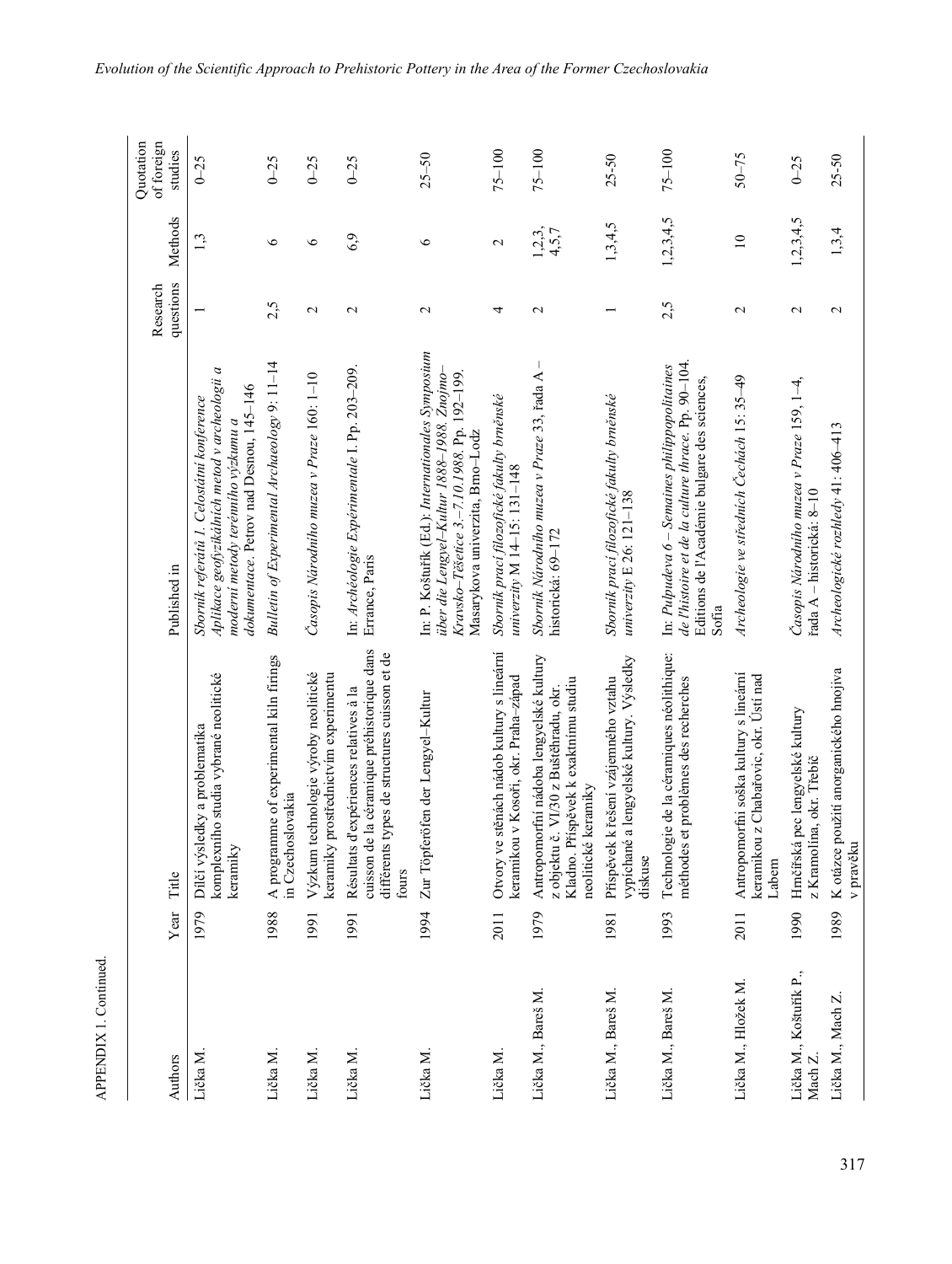| Authors                                                             | Year | Title                                                                                                       | Published in                                                                                                                                                                                                   | questions<br>Research    | Methods           | Quotation<br>of foreign<br>studies |
|---------------------------------------------------------------------|------|-------------------------------------------------------------------------------------------------------------|----------------------------------------------------------------------------------------------------------------------------------------------------------------------------------------------------------------|--------------------------|-------------------|------------------------------------|
| Lička M., Mach Z.                                                   | 1992 | Experimentální výpal keramiky v replice<br>pravěké hrnčířské pece                                           | Časopis Národního muzea 161, řada A<br>historická: 65-78                                                                                                                                                       | $\mathbf{\sim}$          | 1,5,6             | $0 - 25$                           |
| Lička M., Musil J.                                                  | 1978 | Určování pohlaví a věku na základě otisků<br>papilárních linií v archeologii<br>a kriminalistice.           | Československá kriminalistika 8: 185-193                                                                                                                                                                       | 5                        | $^{\circ}$        | $50 - 75$                          |
| Gajdošová M., Fusek G.,<br>Lipka M., Rausz J.,<br>Sitek J., Hucl M. | 1990 | Study of ancient pottery from Slovakia                                                                      | Hyperfine Interactions 57: 2257-2260                                                                                                                                                                           | 1,2,5                    | 2,3               | $75 - 100$                         |
| Malina J.                                                           | 1976 | deskripce, klasifikace a statistiky<br>v petroarcheologii<br>Metody                                         | Univerzita J. E. Purkyně v Brně, Brno                                                                                                                                                                          | 5                        | $\circ$           | $50 - 75$                          |
| Malina J.                                                           | 1980 | experimentu v archeologii<br>Metody                                                                         | Studie AU ČSAV v Brně 8, 1. Archeologický<br>ústav AV ČR, Brno                                                                                                                                                 | $\mathcal{L}$            | $\circ$           | $75 - 100$                         |
| Malina J.                                                           | 1991 | Kámen a hlína jako ekofakt a artefakt ve<br>vývoji životního prostředí                                      | Univerzita J. E. Purkyně v Brně, Brno                                                                                                                                                                          | $\circ$                  | $\circ$           | $75 - 100$                         |
| Malinová R., Malina J.                                              | 1982 | Vzpomínky na minulost aneb Experimenty<br>tajemství pravěku<br>odhalují                                     | Profil, Ostrava                                                                                                                                                                                                | 2,3                      | $\overline{0}$    | $75 - 100$                         |
| Mazač Z., Kloužková A.                                              | 2012 | Měsícovité podstavce                                                                                        | bronzové v Roztokách a otázky depoziční analýzy<br>In: M. Kuna, A. Němcová et al.: Výpověď<br>sidlištniho odpadu. Nálezy z pozdní doby<br>archeologického kontextu. Pp. 116-125.<br>Archeologický ústav, Praha | $\mathbf{C}$             | 1,5               | $25 - 50$                          |
| Molák B., Illášová L.                                               | 1987 | The provenance of the graphite material<br>archaeological Site Cataj<br>from the                            | Slovenská archeológia 35, 2: 413-416                                                                                                                                                                           | $\overline{\phantom{0}}$ | 1,3,4,5           | $0 - 25$                           |
| Nerudová Z., Hložek M.,<br>Gregerová M., Havlica J.                 | 2003 | Analysis of burnt clay fragment from the<br>Paleolithic site of Brno-Bohunice I                             | Anthropologie 41, 3: 295-301                                                                                                                                                                                   | $\mathbf 2$              | 1,5               | $0 - 25$                           |
| Nováková L                                                          | 2008 | nepálených tehál na tellových osídleniach<br>Inovačné prvky a technológia výroby<br>v severovýchodnej Sýrii | Ve službách archeologie 2, 2008: 82-90                                                                                                                                                                         | $\mathbf 2$              | $\mathbf{\Omega}$ | $75 - 100$                         |
| Novotná M.                                                          | 2002 | Chemické hodnocení vzorků neolitické<br>keramiky z Bylan                                                    | In: I. Pavlů (Ed.): Bylany Varia 2. Pp. 39-44.<br>Archeologický ústav AV ČR, Praha                                                                                                                             | 2                        | $\vec{4}$         | $0 - 25$                           |
| Novotná M.                                                          | 2000 | Změny mikrostruktury, fázového složení<br>a technologie keramických materiálů<br>v rozmezí 7000 let         | Silikátový zpravodaj 1-2, 2000: 7-10                                                                                                                                                                           | 1,2                      | 1,4,9             | $25 - 50$                          |
| Pavelčík J.                                                         | 1983 | Eneolitická hrnčířská pec z Hlinska<br>u Lipníku nad bečvou                                                 | Archeologické rozhledy 35, 4: 361-371                                                                                                                                                                          | 2                        | 2                 | $0 - 25$                           |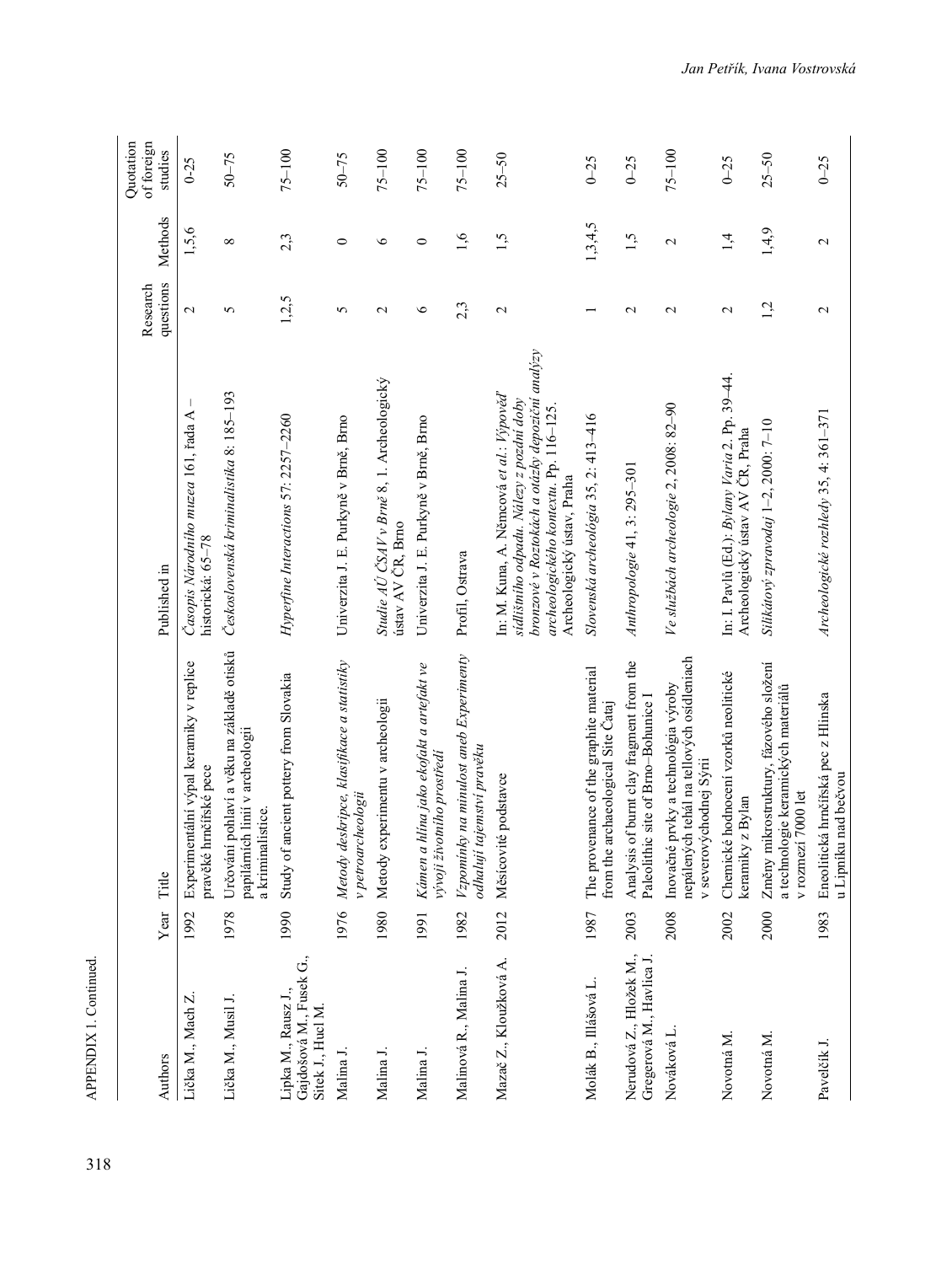| Authors                                                                  | Year | Title                                                                                                                            | Published in                                                                                                                                                                      | questions<br>Research | Methods          | Quotation<br>of foreign<br>studies |
|--------------------------------------------------------------------------|------|----------------------------------------------------------------------------------------------------------------------------------|-----------------------------------------------------------------------------------------------------------------------------------------------------------------------------------|-----------------------|------------------|------------------------------------|
| Pažinová N.                                                              | 2007 | Výzdoba pohárikov stupňa Lengyel I zo<br>sídliska v Bučanoch, okres Trnava                                                       | Hradec Králové 1. Pp. 45-54. Univerzita Hradec<br>našich zemí. Archeologické studie Univerzity<br>In: R. Tichý (Ed.): <i>Otázky neolitu a eneolitu</i><br>Králové, Hradec Králové | $\mathbf{\Omega}$     | $\mathcal{L}$    | $0 - 25$                           |
| Pelikán J. B.                                                            | 1961 | Rentgenometrie pravěké keramiky                                                                                                  | Památky archeologické 52: 117-123                                                                                                                                                 | 1,2                   | 4                | $0 - 25$                           |
| Pelikán J. B.                                                            | 1968 | Roentgenometric and spectral analysis of<br>Homolka pottery                                                                      | In: R. W. Ehrich, E. Pleslová-Štiková: Homolka<br>- An Eneolithic Site in Bohemia. Pp. 478.<br>Academia, Praha                                                                    | 1,2                   | 3,4              | $0 - 25$                           |
| Pleiner R.                                                               | 1961 | Experiment v archeologii                                                                                                         | Památky archeologické 52: 616-622                                                                                                                                                 | $\mathcal{L}$         | $\circ$          | $75 - 100$                         |
| Pleiner <sub>R</sub>                                                     | 1970 | Přírodovědné metody v archeologii                                                                                                | Vesmir 49, 10, 292-295                                                                                                                                                            | $\mathbf{\Omega}$     | 1, 2, 3, 4, 5, 9 | $0 - 25$                           |
| Pleslová-Štiková E.                                                      | 1959 | Význam kultury nálevkovitých pohárů<br>v Pojizeř                                                                                 | Acta Universtatis Carolinae 3: 39-45                                                                                                                                              |                       |                  | $25 - 50$                          |
| Pleslová-Štiková E.                                                      | 1961 | Archeologické zhodnocení provedených<br>rentgenometrických analýz                                                                | keramiky. Památky archeologické 52. Pp. 122<br>In: J. B. Pelikán: Rentgenometrie pravěké                                                                                          | 1,2                   | 4                | $0 - 25$                           |
| E., Koštuřík P., Weber Z.<br>Podborský V., Kazdová                       | 1977 | Numerický kód moravské malované<br>keramiky                                                                                      | Univerzita J. E. Purkyně v Brně, Brno                                                                                                                                             | 5                     | $\mathbf 2$      | $0 - 25$                           |
| Pokorný A.                                                               | 1969 | Význam neolitické lineární keramiky pro<br>poznání neolitických toxikomanií                                                      | Západomoravského muzea v Třebíči 7: 33–49<br>Sbornik přirodovědeckého klubu                                                                                                       | $\circ$               | $\mathbf 2$      | $25 - 50$                          |
| Porubský J.                                                              | 1959 | Eneolitická hlinená pec v Zlatých<br>Moravciach                                                                                  | Študijné zvesti AŬ SAV 3: 133–137                                                                                                                                                 | $\mathbf 2$           | $\mathbf 2$      | $0 - 25$                           |
| Prokeš L., Hložek M.                                                     | 2007 | Identification of some adhesives and wood<br>pyrolysis products of archaeological origin<br>inlet mass spectrometry<br>by direct | Chemia Analityczna 52: 700-713                                                                                                                                                    | $\sim$                | ξ                | $50 - 75$                          |
| M., Kuča M., Parma D.,<br>Prokeš L., Procházková<br>Fojtík P., Humpola D | 2011 | Identifikace tmavých smolných hmot<br>z neolitických nálezů na Moravě                                                            | Sborník prací filozofické fakulty brněnské<br>univerzity $M$ 14–15: 113–130                                                                                                       | $\mathbf{\sim}$       | 3                | $50 - 75$                          |
| Prudká A.                                                                | 1978 | Baalberská pec v Kostelci n. H. (okr.<br>Prostějov)                                                                              | Přehled výzkumů 1976: 23                                                                                                                                                          | $\mathbf{c}$          | $\mathcal{L}$    | $0 - 25$                           |
| Rehman F., Robinson V.<br>J., Shennan S. J.                              | 1992 | A neutron activation study of Bell Beakers<br>Czechoslovakia and Hungary<br>and associated pottery from                          | Památky archeologické 83, 2: 197-211                                                                                                                                              |                       | 3                | $75 - 100$                         |
| Říhovský J.                                                              | 1957 | Nález pece v Otaslavicích u Prostějova                                                                                           | Archeologické rozhledy 9: 416-419                                                                                                                                                 | $\mathbf{C}$          | $\mathbf{C}$     | $0 - 25$                           |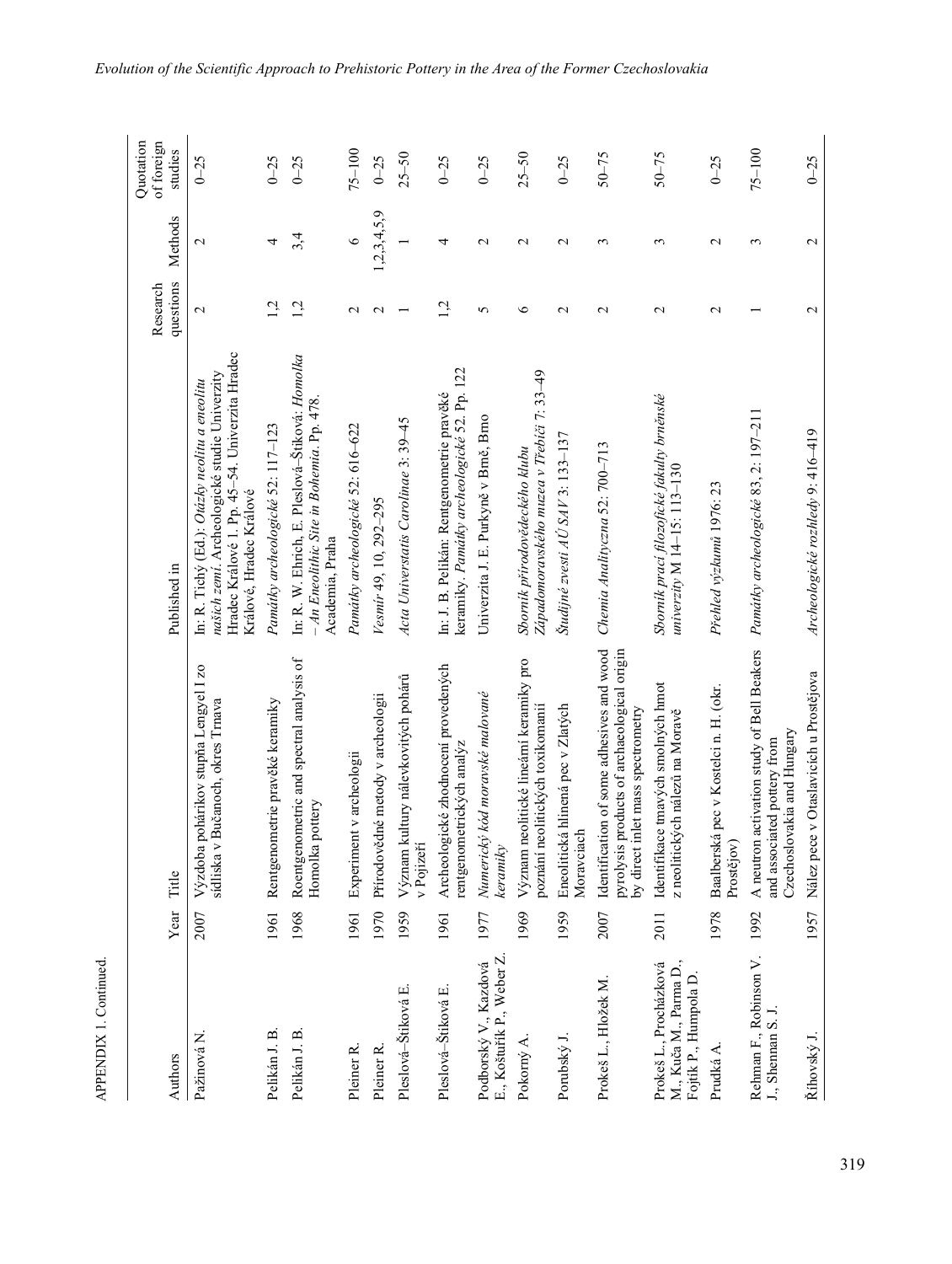| Authors                                                         | Year | Title                                                                                                                                                                                                    | Published in                                                                                                                       | questions<br>Research | Methods           | Quotation<br>of foreign<br>studies |
|-----------------------------------------------------------------|------|----------------------------------------------------------------------------------------------------------------------------------------------------------------------------------------------------------|------------------------------------------------------------------------------------------------------------------------------------|-----------------------|-------------------|------------------------------------|
| Schenk Z. et al.                                                | 2007 | Dluhonic (okr. Přerov) (předběžná<br>Pohřeb kultury s moravskou malovanou<br>keramikou z polohy "Dolní Újezd" na<br>katastru<br>zpráva)                                                                  | Archeologické centrum Olomouc, Ročenka 2006:<br>$38 - 56$                                                                          | $\mathbf{\Omega}$     | 1,1               | $0 - 25$                           |
| Sitek J., Hucl V., Březina                                      | 1980 | A Mössbauer study of ancient pottery from Journal de Physique Colloques 41: 404<br>Eastern Slovakia                                                                                                      |                                                                                                                                    | $\mathbf{\sim}$       | 3,4               | $75 - 100$                         |
| Hložek M., Gregerová<br>Smrčka V., Erban V.,<br>M., Dočkalová M | 2008 | between the analysis of Sr isotopes in a set<br>of Neolithic skeletons from the Vedrovice<br>cemetery, and the petrographical analysis<br>Reconstruction of mobility: comparison<br>of pottery in graves | Anthropologie 46, 2-3: 233-238                                                                                                     |                       |                   | $50 - 75$                          |
| Wyszomirski P.,<br>Stobierska E.,<br>Lesisz A                   | 1997 | Technological and mineralogical analyses<br>of eastern Slovakian Neolithic ceramics                                                                                                                      | culture in eastern Slovakia. Pp. 143-174. Polska<br>In: J. K. Kozlowski: The early linear pottery<br>Akademia Umiejętności, Kraków | 1,2                   | 1,3,4,5           | $0 - 25$                           |
| Stocký A                                                        | 1926 | Pravěk země České, I. díl. Věk kamenný                                                                                                                                                                   | Národní muzeum, Praha                                                                                                              | $\mathcal{L}$         | $\mathcal{L}$     | $0 - 25$                           |
| Šedo O.                                                         | 1983 | v hospodářském životě tehdejší společnosti<br>Pece z mladší doby kamenné v Lulči<br>a možnosti výkladu jejich funkce                                                                                     | In: 90 let muzejní práce na Vyškovsku<br>1893-1993. Pp. 39-47. Brno-Vyškov                                                         | $\mathbf{\Omega}$     | $\mathbf{\Omega}$ | $0 - 25$                           |
| Šiška S.                                                        | 1980 | Praveké hrnčiarstvo. Dávnoveké umenie<br>Slovenska                                                                                                                                                       | Tatran, Bratislava                                                                                                                 | 2,3                   | 2,3               | $0 - 25$                           |
| Štelcl J., Malina J.                                            | 1975 | Základy petroarcheologie                                                                                                                                                                                 | Univerzita J. E. Purkyně v Brně, Brno                                                                                              | 1,3,4                 | 1,2,3             | $50 - 75$                          |
| Krištín J., Hovorka D.<br>Števula L., Pavúk J.,                 | 2005 | Uplatnenie fyzikálne-chemických metód<br>při štúdiu paleokeramiky                                                                                                                                        | Ve službách archeologie 6: 217–221                                                                                                 | $\mathbf{\hat{5}}$    | 1,4               | $50 - 75$                          |
| Šujanová O.                                                     | 1977 | Fyzikálno-chemický rozbor povrchovej<br>úpravy amfory podolskej kultúry<br>z Brhloviec                                                                                                                   | Slovenská archeológia 25, 2: 473-479                                                                                               | $\mathbf{\sim}$       | 1, 3, 6,<br>9,10  | $75 - 100$                         |
| Thér <sub>R</sub>                                               | 2004 | v uzavřených vypalovacích zařízeních<br>Experimentální výpaly keramiky<br>v období neolit-halštat                                                                                                        | Živá archeologie. (Re)konstrukce a experiment<br>v archeologii 5, 2004: 93-121                                                     | 2,3                   | $\circ$           | $0 - 25$                           |
| Thér R.                                                         | 2004 | Experimmental pottery firing in closed<br>Hallstatt period in Central Europe<br>firing devices from the Neolithic                                                                                        | EuroREA 1, 2004: 35-82                                                                                                             | 2,3                   | $\circ$           | $50 - 75$                          |
| Thér R.                                                         | 2008 | technologie výpalu keramiky: teplotoní<br>Příspěvek experimentu k identifikaci<br>profil výpalu                                                                                                          | Ve službách archeologie 2, 2008: 129–142                                                                                           | $\mathbf{\sim}$       | ৩                 | $25 - 50$                          |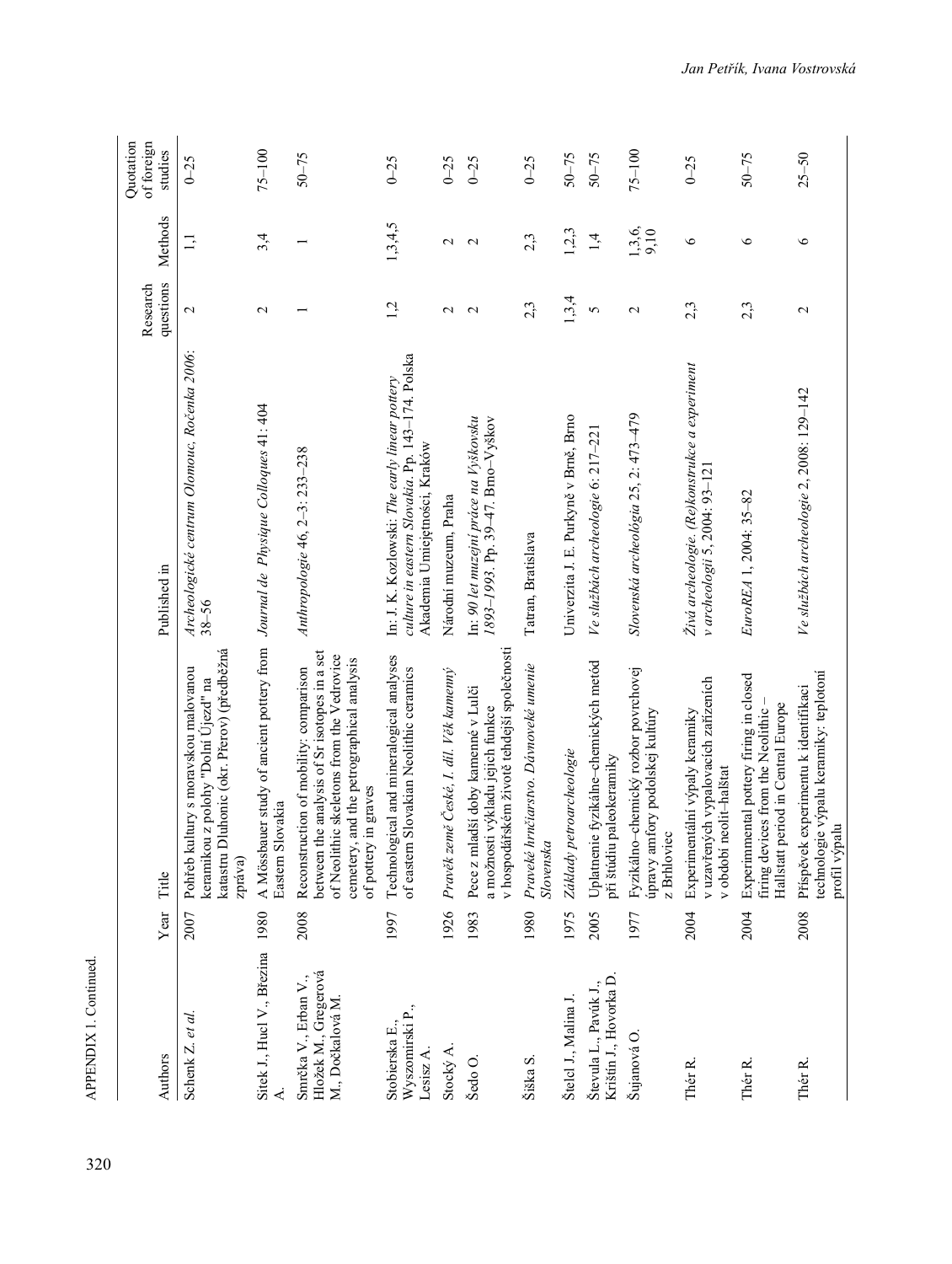| Authors                                         |      | Year Title                                                                                                           | Published in                                                                                                                                                                        | questions<br>Research | Methods            | Ouotation<br>of foreign<br>studies |
|-------------------------------------------------|------|----------------------------------------------------------------------------------------------------------------------|-------------------------------------------------------------------------------------------------------------------------------------------------------------------------------------|-----------------------|--------------------|------------------------------------|
| Thér R., Gregor M.                              | 2011 | Experimental reconstruction of the pottery<br>firingprocess of Late Bronze Age pottery<br>from north-eastern Bohemia | In: S. Scarcella (Ed.): Archaeological ceramics:<br>Archaeological Reports International Series<br>2193. Pp. 128-142. Archaeopress, Oxford<br>a review of current research. British | 2,3                   | 1,6                | $75 - 100$                         |
| Thér R., Neumannová K.                          | 2012 | keramiky kultury zvoncovitých pohárů<br>Studium technologie úpravy povrchu<br>prostřednictvím experimentu            | Živá archeologie 14, 2012: 49-54                                                                                                                                                    | 2,3                   | 1, 2, 3, 6         | $50 - 75$                          |
| Tichý O.                                        | 1983 | Pálení keramiky                                                                                                      | Státní nakladatelství technické literatury, Praha                                                                                                                                   | 2,5                   | 3,5                | $50 - 75$                          |
| Tichý R.                                        | 1961 | O používání tuhy v mladší době kamenné                                                                               | Památky archeologické 52: 76-84                                                                                                                                                     | 1,2                   | $\mathbf 2$        | $0 - 25$                           |
| Tichý R., Tintěra L.                            | 2001 | Výpal keramiky v jámě (zahloubeném<br>ohništi)                                                                       | Rekonstrukce a experiment v archeologii 2,<br>2001:114-120                                                                                                                          | 2                     | ৩                  | $0 - 25$                           |
| Tintěra L., Červinková<br>H., Cervinka J.       |      | možností milířovitých hrnčířských pecí<br>1986 Experimentální ověření výrobních                                      | Archaeologica Pragensia 7: 273-292                                                                                                                                                  | $\mathcal{L}$         | $\circ$            | $0 - 25$                           |
| Valentine W. G.                                 | 1968 | Petrographic analysis of pottery thin<br>sections from Homolka                                                       | In: R. W. Ehrich, E. Pleslová-Štiková: Homolka<br>$- An Encolithic site in Bohemia.$ Pp. 470-477.<br>Academia, Praha                                                                | 1,2                   |                    | $75 - 100$                         |
| Vandiver P., Soferr O.,<br>Klíma B., Svoboda J. |      | 1989 The origins of ceramic technology at Dolní<br>Věstonice, Czechoslowakia                                         | Science 246: 1002-1008                                                                                                                                                              | 1,2,6                 | $1,2,3,$<br>5,9,10 | $75 - 100$                         |
| Gregerová M<br>Všianský D.,                     | 2011 | Metodologie studia historické i současné<br>keramiky                                                                 | Keramický zpravodaj 27, 1: 18–25                                                                                                                                                    | 1,2                   | 1, 3, 4, 6         | $75 - 100$                         |
| Weber Z.                                        | 1984 | neolitické keramiky z Těšetic-Kyjovic<br>Zajímavý doklad technologie výroby<br>(okr. Znjomo)                         | Sborník prací filozofické fakulty brněnské<br>univerzity E 29: 232-255                                                                                                              | $\mathbf{\Omega}$     | 4,5                | $0 - 25$                           |
| Weber Z., Šebela L.                             | 1976 | 1975- Některé fyzikální parametry neolitické<br>keramiky                                                             | Sborník prací filozofické fakulty brněnské<br>univerzity E $20 - 21$ : $249 - 255$                                                                                                  | $\mathcal{L}$         | ٥                  | $50 - 75$                          |
|                                                 |      |                                                                                                                      | RQ1, provenance; RQ2, technology of production; RQ3, chaine operatoire approach; RQ4, function; RQ5, research methodology; RQ6, cultural and social questions.                      |                       |                    |                                    |

APPENDIX 1. Continued.

M1, microscopic observation; M2, macroscopic observation; M3, chemical analyses; M4, X-ray diffraction; M5, thermal analyses; M6, experiment; M7, dating;<br>M8, palaeodermatoglyphic analyses; M9, physical parameters; M10, X-r M4, X-ray diffraction; M5, thermal analyses; M6, experiment; M7, dating; X-ray photography and CT scan.M1, microscopic observation; M2, macroscopic observation; M3, chemical analyses; M8, palaeodermatoglyphic analyses; M9, physical parameters; M10,